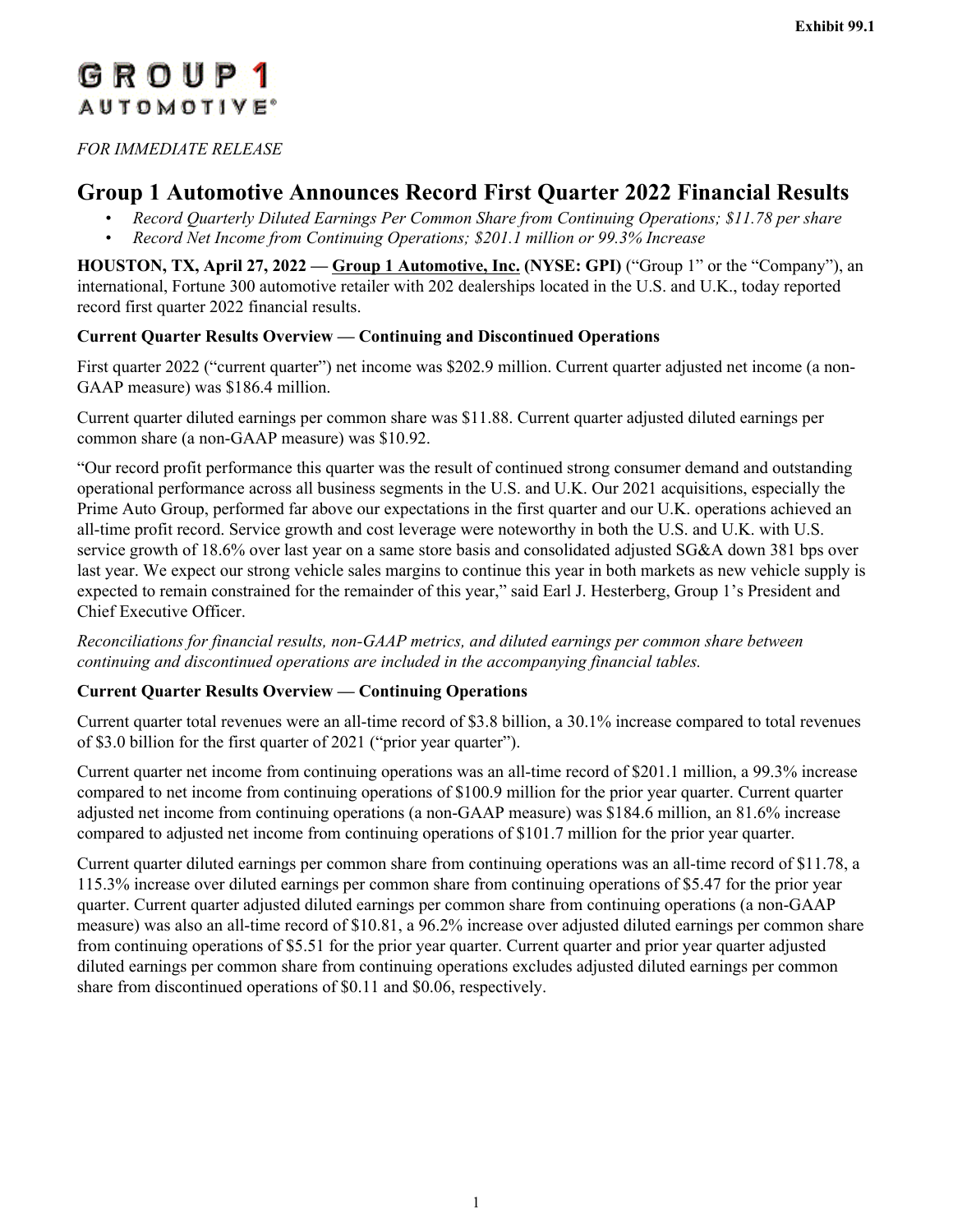| <b>First Quarter 2022</b><br>Key Performance Metrics<br>(year-over-year comparable period basis) |          | <b>Consolidated</b> |          | <b>Same Store</b><br>(a non-GAAP<br>measure) |
|--------------------------------------------------------------------------------------------------|----------|---------------------|----------|----------------------------------------------|
| Reported:                                                                                        | 1Q22     | Change              | 1022     | Change                                       |
| Total revenues                                                                                   | \$3.8B   | $+30.1%$            | \$3.2B   | $+11.0\%$                                    |
| Total gross profit ("GP")                                                                        | \$724.7M | $+50.6%$            | \$606.9M | $+27.8%$                                     |
| New Vehicle ("NV") Gross Margin ("GM")                                                           | 11.5%    | $+5.2\%$            | 11.4%    | $+5.0\%$                                     |
| NV units sold                                                                                    | 36,733   | $+2.9\%$            | 30,260   | $(14.2)\%$                                   |
| NV GP per retail unit ("PRU")                                                                    | \$5,479  | $+104.4\%$          | \$5,407  | $+101.5%$                                    |
| Used vehicle ("UV") GM                                                                           | $6.5\%$  | $(0.1)\%$           | $6.4\%$  | $(0.2)\%$                                    |
| UV retail units sold                                                                             | 43,806   | $+16.7%$            | 37,415   | $+0.9\%$                                     |
| UV retail GP PRU                                                                                 | \$2,005  | $+28.7%$            | \$1,975  | $+26.4%$                                     |
| Parts & service ("P&S") GP                                                                       | \$259.8M | $+31.4%$            | \$218.9M | $+12.4%$                                     |
| P&S GM                                                                                           | 54.9%    | $(1.1)\%$           | 54.0%    | $(2.0)\%$                                    |
| Finance and Insurance (" $F&I''$ ) revenues                                                      | \$173.0M | $+37.7%$            | \$148.7M | $+20.0\%$                                    |
| <b>F&amp;I GP PRU</b>                                                                            | \$2,148  | $+25.2%$            | \$2,197  | $+28.3%$                                     |
| Selling, General and Administrative ("SG&A") expenses as a % of GP                               | 57.7%    | $(695)$ bps         | 60.5%    | $(406)$ bps                                  |
| Adjusted SG&A expenses (a non-GAAP measure) as a % of GP                                         | $60.7\%$ | $(381)$ bps         | 60.5%    | $(380)$ bps                                  |

## **Corporate Development**

In March 2022, the Company acquired Toyota of North Austin, which is ranked in the top 20 nationally in Toyota new vehicle volume. The dealership is expected to generate \$435.0 million in annualized revenues. In April 2022, the Company acquired a Toyota dealership in New Mexico, which is expected to generate \$115.0 million in annualized revenues, bringing year-to-date total acquired expected revenues for the Company to \$550.0 million.

"The acquisition of these two large Toyota dealerships in growing markets where we already operate is a major growth opportunity for our U.S. operations. We can integrate and leverage these new businesses immediately," said Daryl A. Kenningham, Group 1's President of U.S. Operations.

In February 2022, the Company disposed of one Honda and one Toyota dealership in the New England area. These stores generated approximately \$125.0 million in annualized revenues.

The Company also announced the pending sale of its Brazilian operations in November 2021. This sale is expected to close in the second quarter of 2022.

### **Share Repurchase**

During the current quarter, the Company repurchased 638,696 shares, representing approximately 4.0% of the Company's current quarter beginning outstanding common shares, at an average price per common share of \$180.30, for a total of \$115.2 million. The Company has \$103.3 million remaining on its Board authorized common share repurchase program. As of March 31, 2022, the Company had an aggregate 16.7 million outstanding common shares and unvested restricted stock awards. Future repurchases may be made from time to time, based on market conditions, legal requirements, and other corporate considerations, in the open market or in privately negotiated transactions, and subject to Board approval and covenant restrictions.

### **First Quarter 2022 Earnings Conference Call Details**

Group 1's senior management will host a conference call today at 10 a.m. ET to discuss the first quarter 2022 financial results. The conference call will be simulcast live on the Internet at group1auto.com, then click on 'Investor Relations' and then 'Events' or through this link: group1corp.com/events. A webcast replay will be available for 30 days.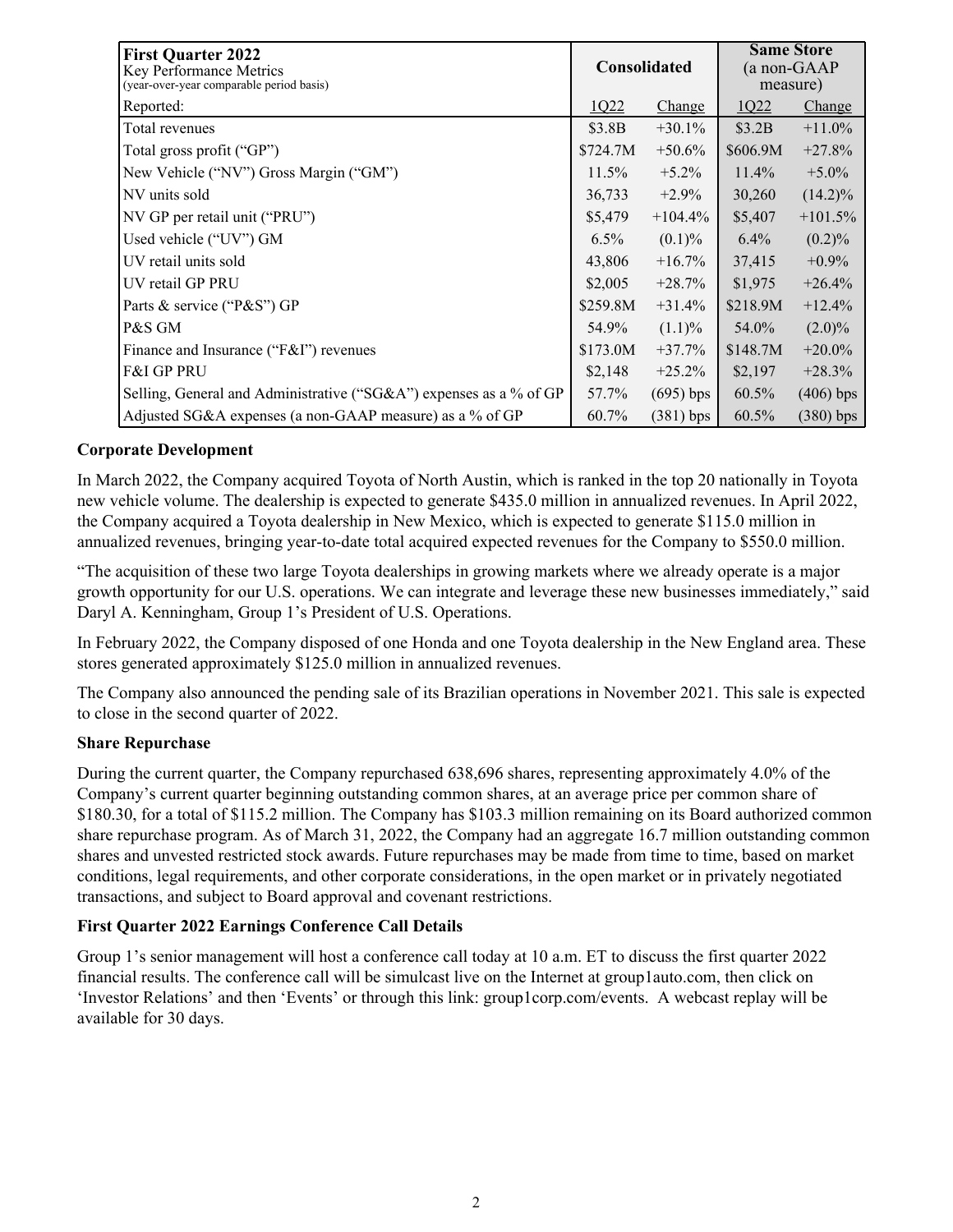The conference call will also be available live by dialing in 10 minutes prior to the start of the call at:

Domestic: **1-888-317-6003**

International: **1-412-317-6061**

Conference ID: **9657751**

A telephonic replay will be available following the call through May 4, 2022, by dialing:

Domestic: **1-877-344-7529**

International: **1-412-317-0088**

Replay ID: **2983745**

## *ABOUT GROUP 1 AUTOMOTIVE, INC.*

*Group 1 owns and operates 202 automotive dealerships, 268 franchises, and 46 collision centers in the United States and the United Kingdom that offer 34 brands of automobiles. Through its dealerships, the Company sells new and used cars and light trucks; arranges related vehicle financing; sells service contracts; provides automotive maintenance and repair services; and sells vehicle parts.*

*Group 1 discloses additional information about the Company, its business, and its results of operations at [www.group1corp.com](#page-0-0), [www.group1auto.com, www.group1collision.com, www.acceleride.com, www.facebook.com/](#page-0-0) [group1auto,](#page-0-0) and [www.twitter.com/group1auto.](#page-0-0)* 

## *FORWARD-LOOKING STATEMENTS*

*This press release contains "forward-looking statements" within the meaning of the Private Securities Litigation Reform Act of 1995, which are statements related to future, not past, events and are based on our current expectations and assumptions regarding our business, the economy and other future conditions. In this context, the forward-looking statements often include statements regarding our strategic investments, goals, plans, projections and guidance regarding our financial position, results of operations and business strategy, and often contain words such as "expects," "anticipates," "intends," "plans," "believes," "seeks," "should," "foresee," "may" or "will" and similar expressions. While management believes that these forward-looking statements are reasonable as and when made, there can be no assurance that future developments affecting us will be those that we anticipate. Any such forward-looking statements are not assurances of future performance and involve risks and uncertainties that may cause actual results to differ materially from those set forth in the statements. These risks and uncertainties include, among other things, (a) general economic and business conditions, (b) the level of manufacturer incentives, (c) the future regulatory environment, (d) our ability to obtain an inventory of desirable new and used vehicles, (e) our relationship with our automobile manufacturers and the willingness of manufacturers to approve future acquisitions, (f) our cost of financing and the availability of credit for consumers, (g) our ability to complete acquisitions and dispositions and the risks associated therewith, (h) foreign exchange controls and currency fluctuations, (i) the impacts of COVID-19 on our business, (j) the impacts of any potential global recession, (k) our ability to maintain sufficient liquidity to operate, (l) the risk that proposed transactions will not be consummated in a timely manner, (m) our ability to successfully integrate recent and future acquisitions, and (n) the impacts on our business resulting from Russia's military action in Ukraine and the imposition of sanctions on Russia. For additional information regarding known material factors that could cause our actual results to differ from our projected results, please see our filings with the Securities and Exchange Commission, including our Annual Report on Form 10-K, Quarterly Reports on Form 10-Q and Current Reports on Form 8-K. Readers are cautioned not to place undue reliance on forward-looking statements, which speak only as of the date hereof. We undertake no obligation to publicly update or revise any forward-looking statements after the date they are made, whether as a result of new information, future events or otherwise.*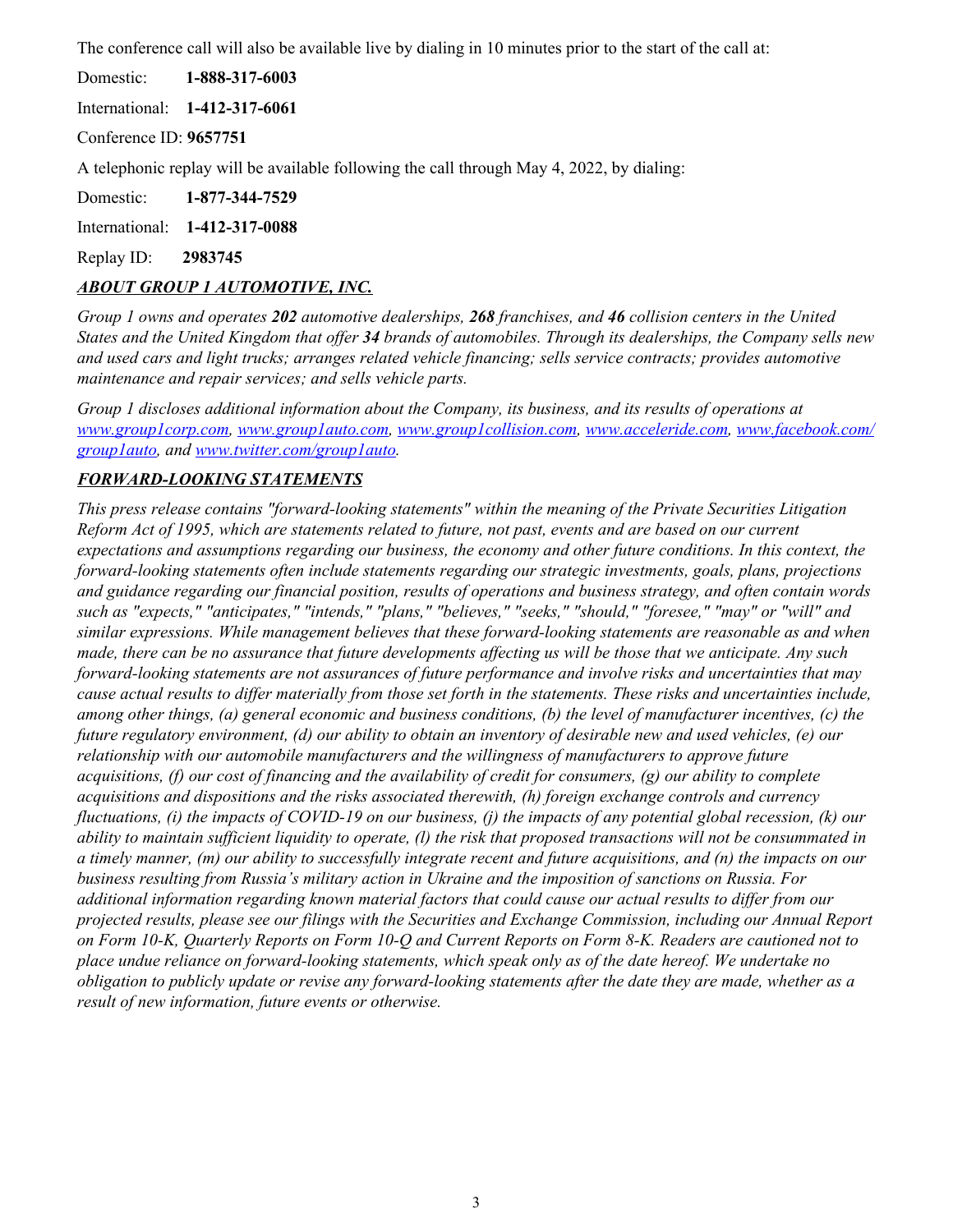## *NON-GAAP FINANCIAL MEASURES, SAME STORE DATA, AND OTHER DATA*

*In addition to evaluating the financial condition and results of our operations in accordance with U.S. GAAP, from time to time our management evaluates and analyzes results and any impact on the Company of strategic decisions and actions relating to, among other things, cost reduction, growth, profitability improvement initiatives, and other events outside of normal, or "core," business and operations, by considering alternative financial measures not prepared in accordance with U.S. GAAP. In our evaluation of results from time to time, we exclude items that do not arise directly from core operations, such as non-cash asset impairment charges, out-of-period adjustments, legal matters, gains and losses on dealership franchise or real estate transactions, and catastrophic events, such as hailstorms, hurricanes, and snow storms. Because these non-core charges and gains materially affect the Company's financial condition or results in the specific period in which they are recognized, management also evaluates, and makes resource allocation and performance evaluation decisions based on, the related non-GAAP measures excluding such items. This includes evaluating measures such as adjusted selling, general and administrative expenses, adjusted net income, adjusted diluted earnings per share, and constant currency. These adjusted measures are not measures of financial performance under U.S. GAAP, but are instead considered non-GAAP financial performance measures. Non-GAAP measures do not have definitions under U.S. GAAP and may be defined differently by, and not be comparable to similarly titled measures used by, other companies. As a result, any non-GAAP financial measures considered and evaluated by management are reviewed in conjunction with a review of the most directly comparable measures calculated in accordance with U.S. GAAP. We caution investors not to place undue reliance on such non-GAAP measures, but also to consider them with the most directly comparable U.S. GAAP measures.*

In addition to using such non-GAAP measures to evaluate results in a specific period, management believes that *such measures may provide more complete and consistent comparisons of operational performance on a periodover-period historical basis and a better indication of expected future trends. Our management also uses these adjusted measures in conjunction with U.S. GAAP financial measures to assess our business, including communication with our Board of Directors, investors, and industry analysts concerning financial performance. We disclose these non-GAAP measures, and the related reconciliations, because we believe investors use these metrics in evaluating longer-term period-over-period performance, and to allow investors to better understand and evaluate the information used by management to assess operating performance. The exclusion of certain expenses in the calculation of non-GAAP financial measures should not be construed as an inference that these costs are unusual or infrequent. We anticipate excluding these expenses in the future presentation of our non-GAAP financial measures.*

*In addition, we evaluate our results of operations on both an as reported and a constant currency basis. The constant currency presentation, which is a non-GAAP measure, excludes the impact of fluctuations in foreign currency exchange rates. We believe providing constant currency information provides valuable supplemental information regarding our underlying business and results of operations, consistent with how we evaluate our performance. We calculate constant currency percentages by converting our current period reported results for entities reporting in currencies other than U.S. dollars using comparative period exchange rates rather than the actual exchange rates in effect during the respective periods. The constant currency performance measures should not be considered a substitute for, or superior to, the measures of financial performance prepared in accordance with U.S. GAAP. The Same Store amounts presented include the results of dealerships for the identical months in each period presented in comparison, commencing with the first full month in which the dealership was owned by us and, in the case of dispositions, ending with the last full month it was owned by us. Same Store results also include the activities of our corporate headquarters.*

*Certain amounts in the financial statements may not compute due to rounding. All computations have been calculated using unrounded amounts for all periods presented.*

SOURCE: Group 1 Automotive, Inc.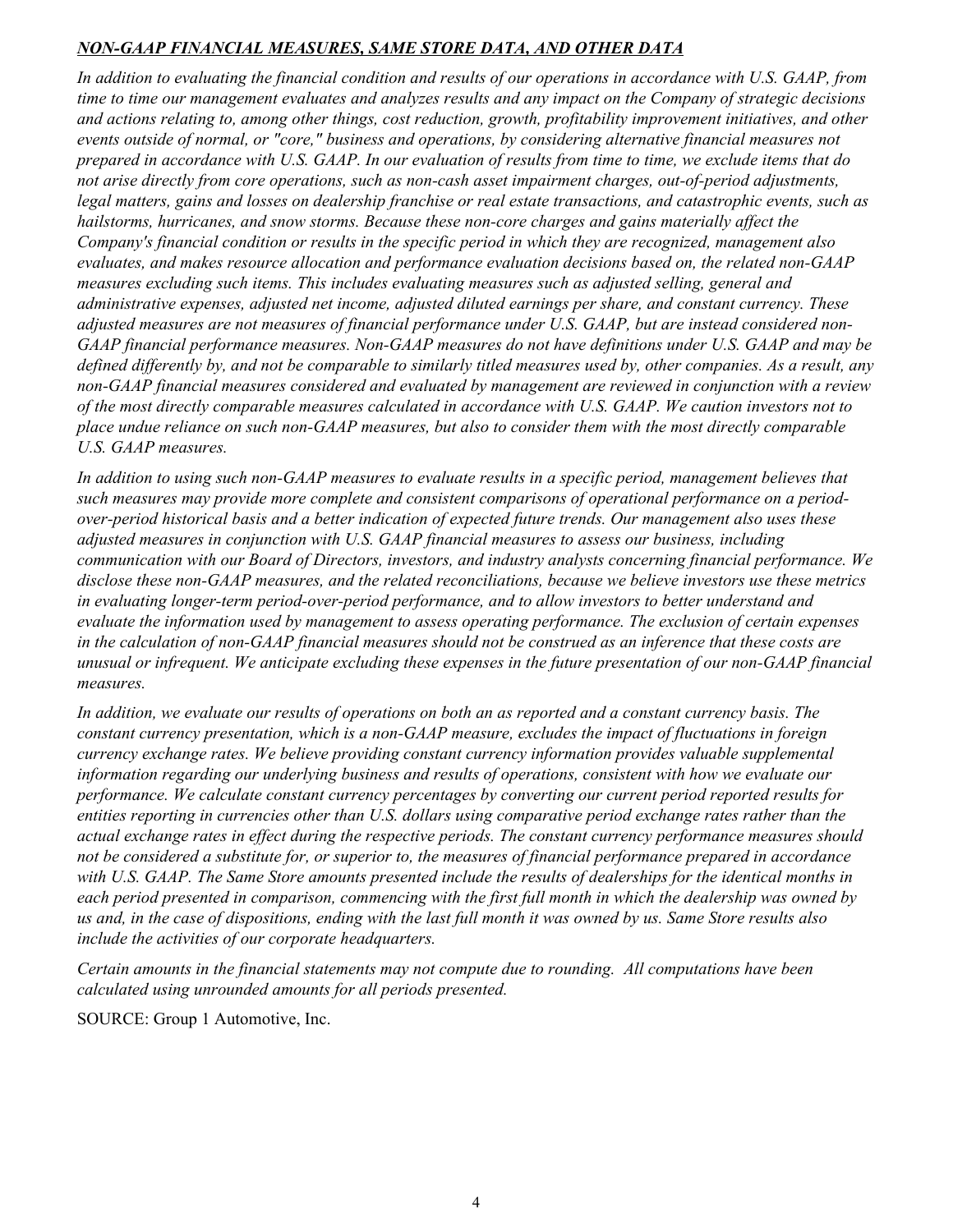### **Investor contacts:**

Jason Babbitt Vice President, Treasurer Group 1 Automotive, Inc. 713-647-5759 | jbabbitt@group1auto.com **Media contacts:** Pete DeLongchamps Senior Vice President, Manufacturer Relations, Financial Services and Public Affairs Group 1 Automotive, Inc. 713-647-5770 | pdelongchamps@group1auto.com or Clint Woods Pierpont Communications, Inc.

713-627-2223 | cwoods@piercom.com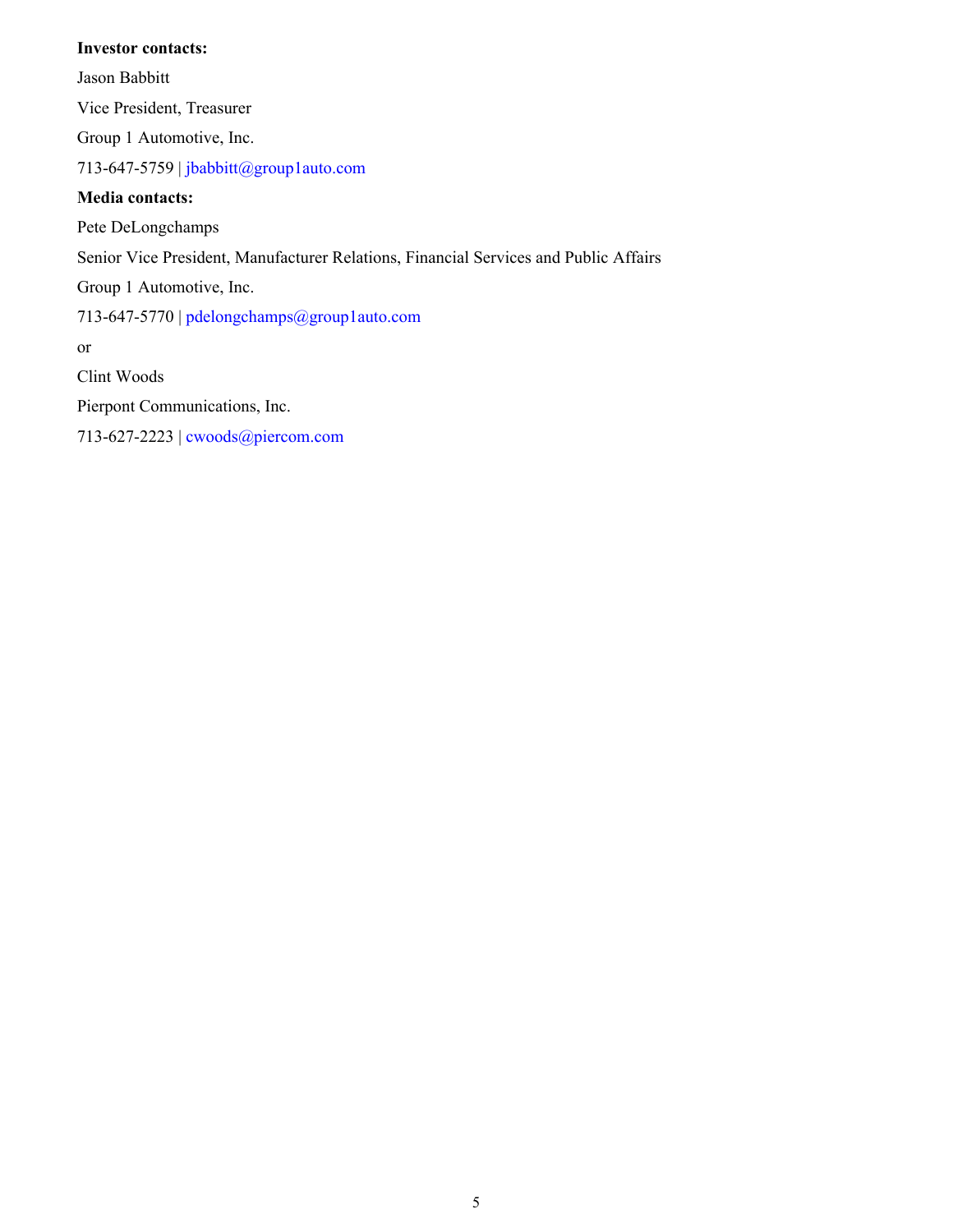## **Group 1 Automotive, Inc. Condensed Consolidated Statements of Operations**

**(Unaudited)**

**(In millions, except per share data)**

|                                                         |               |         |                          | <b>Three Months Ended March 31,</b> |                          |                         |            |
|---------------------------------------------------------|---------------|---------|--------------------------|-------------------------------------|--------------------------|-------------------------|------------|
|                                                         |               | 2022    |                          | 2021                                |                          | Increase/<br>(Decrease) | % Change   |
| <b>REVENUES:</b>                                        |               |         |                          |                                     |                          |                         |            |
| New vehicle retail sales                                | \$            | 1,745.1 | \$                       | 1,509.2                             | \$                       | 235.9                   | 15.6 %     |
| Used vehicle retail sales                               |               | 1,359.9 |                          | 888.1                               |                          | 471.8                   | 53.1 %     |
| Used vehicle wholesale sales                            |               | 93.5    |                          | 78.2                                |                          | 15.2                    | 19.5 %     |
| Parts and service sales                                 |               | 472.9   |                          | 352.8                               |                          | 120.1                   | 34.0 %     |
| Finance, insurance and other, net                       |               | 173.0   |                          | 125.6                               |                          | 47.4                    | 37.7 %     |
| Total revenues                                          |               | 3,844.4 |                          | 2,953.9                             |                          | 890.4                   | 30.1 %     |
| <b>COST OF SALES:</b>                                   |               |         |                          |                                     |                          |                         |            |
| New vehicle retail sales                                |               | 1,543.9 |                          | 1,413.6                             |                          | 130.3                   | 9.2 %      |
| Used vehicle retail sales                               |               | 1,272.0 |                          | 829.6                               |                          | 442.4                   | 53.3 %     |
| Used vehicle wholesale sales                            |               | 90.6    |                          | 74.5                                |                          | 16.2                    | 21.7 %     |
| Parts and service sales                                 |               | 213.1   |                          | 155.0                               |                          | 58.0                    | 37.4%      |
| Total cost of sales                                     |               | 3,119.7 |                          | 2,472.7                             |                          | 647.0                   | 26.2 %     |
| <b>GROSS PROFIT</b>                                     |               | 724.7   |                          | 481.3                               |                          | 243.4                   | 50.6 %     |
| Selling, general and administrative expenses            |               | 418.5   |                          | 311.4                               |                          | 107.1                   | 34.4%      |
| Depreciation and amortization expense                   |               | 21.2    |                          | 19.2                                |                          | 2.0                     | $10.3\%$   |
| <b>INCOME FROM OPERATIONS</b>                           |               | 285.0   |                          | 150.7                               |                          | 134.3                   | 89.1 %     |
| Floorplan interest expense                              |               | 5.3     |                          | 7.5                                 |                          | (2.2)                   | $(29.9)\%$ |
| Other interest expense, net                             |               | 17.4    |                          | 13.2                                |                          | 4.3                     | 32.5 %     |
| <b>INCOME BEFORE INCOME TAXES</b>                       |               | 262.3   |                          | 130.0                               |                          | 132.3                   | 101.8 %    |
| Provision for income taxes                              |               | 61.2    |                          | 29.1                                |                          | 32.1                    | 110.4 %    |
| Net income from continuing operations                   |               | 201.1   |                          | 100.9                               |                          | 100.2                   | 99.3 %     |
| Net income from discontinued operations                 |               | 1.8     |                          | 1.0                                 |                          | 0.8                     | 77.9 %     |
| <b>NET INCOME</b>                                       | \$            | 202.9   | $\mathbf{\hat{S}}$       | 101.9                               | \$                       | 101.0                   | 99.1 %     |
| Less: Earnings allocated to participating securities    |               | 5.9     |                          | 3.5                                 |                          | 2.4                     | 69.6 %     |
| Net income available to diluted common shares           | \$            | 197.1   | \$                       | 98.5                                | \$                       | 98.6                    | 100.1 %    |
| Diluted earnings per share from continuing operations   |               | 11.78   | $\overline{\mathcal{S}}$ | 5.47                                | $\overline{\mathcal{S}}$ | 6.31                    | 115.3 %    |
| Diluted earnings per share from discontinued operations | $\mathbb S$   | 0.11    | \$                       | 0.06                                | \$                       | 0.05                    | 92.2 %     |
| <b>DILUTED EARNINGS PER SHARE</b>                       | $\mathcal{S}$ | 11.88   | $\mathbb S$              | 5.52                                | $\mathsf{\$}$            | 6.36                    | 115.0 %    |
| Weighted average dilutive common shares outstanding     |               | 16.6    |                          | 17.8                                |                          | (1.2)                   | (6.9)%     |
| Weighted average participating securities               |               | 0.5     |                          | 0.6                                 |                          | (0.1)                   | $(21.4)\%$ |
| Total weighted average shares                           |               | 17.1    |                          | 18.5                                |                          | (1.4)                   | (7.4)%     |
| Effective tax rate on continuing operations             |               | 23.3 %  |                          | 22.4 %                              |                          | $1.0 \%$                |            |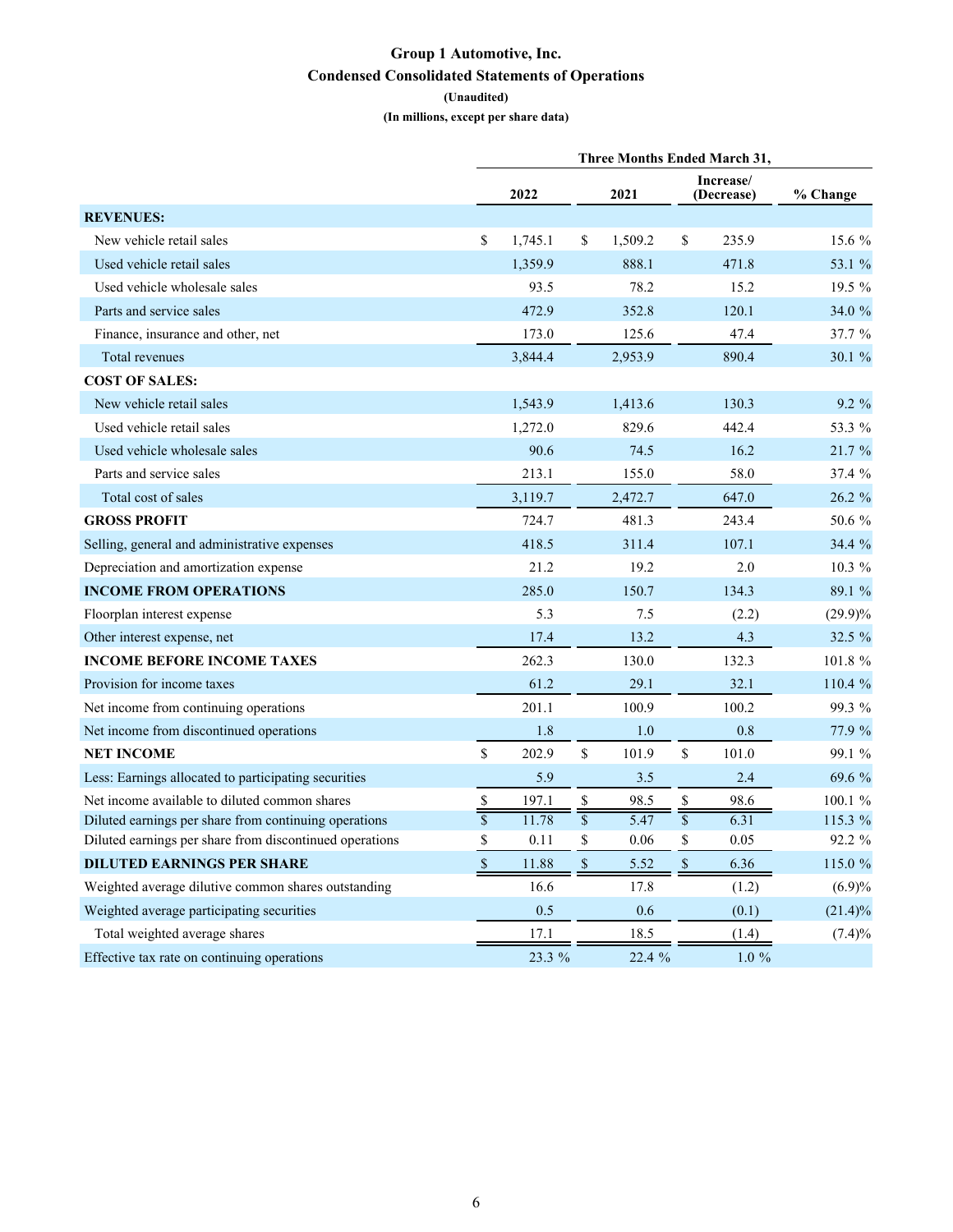## **Group 1 Automotive, Inc. Additional Information — Consolidated**

#### **(Unaudited)**

|                                            | <b>March 31, 2022</b> | December 31, 2021 |    | Increase/<br>(Decrease) | % Change  |
|--------------------------------------------|-----------------------|-------------------|----|-------------------------|-----------|
| <b>SELECTED BALANCE SHEET INFORMATION:</b> |                       |                   |    |                         |           |
| (In millions)                              |                       |                   |    |                         |           |
| Cash and cash equivalents                  | 16.6 S                | 14.9 S            |    | 1.7                     | 11.1%     |
| Inventories, net                           | $1,096.4$ \$          | 1.073.1           |    | 23.3                    | $2.2\%$   |
| Floorplan notes payable, net $(1)$         | 704.7 \$              | 531.0             | -8 | 173.7                   | 32.7 %    |
| Total debt                                 | 1.988.7 \$            | 2,035.7           | S  | (47.0)                  | $(2.3)\%$ |
| Total equity                               | 1.949.2               | 1,825.2           |    | 124.0                   | $6.8 \%$  |

(1) Amounts are net of offset accounts of \$199.6 and \$271.9, respectively.

|                                        | Three Months Ended March 31, |          |
|----------------------------------------|------------------------------|----------|
|                                        | 2022                         | 2021     |
| NEW VEHICLE UNIT SALES GEOGRAPHIC MIX: |                              |          |
| <b>United States</b>                   | 80.3 %                       | 81.7 %   |
| United Kingdom                         | 19.7 %                       | 18.3 %   |
|                                        |                              |          |
| NEW VEHICLE UNIT SALES BRAND MIX:      |                              |          |
| Toyota/Lexus                           | 23.0 %                       | 25.8 %   |
| Volkswagen/Audi/Porsche/SEAT/SKODA     | 15.3 %                       | 14.7 %   |
| <b>BMW/MINI</b>                        | 13.1 %                       | 10.1%    |
| Ford/Lincoln                           | $8.2\%$                      | 10.0 %   |
| Honda/Acura                            | 8.0 %                        | 8.6 %    |
| Chevrolet/GMC/Buick/Cadillac           | $6.2 \%$                     | 7.4%     |
| Mercedes-Benz/smart/Sprinter           | 5.9 %                        | 5.2 %    |
| Chrysler/Dodge/Jeep/RAM                | $5.2 \%$                     | 4.3 $%$  |
| Nissan                                 | 4.6 $%$                      | 5.3 %    |
| Hyundai/Kia/Genesis                    | 4.3 %                        | 4.9 %    |
| Subaru                                 | 3.0%                         | $1.6\%$  |
| Jaguar/Land Rover                      | 1.4 $%$                      | $2.1 \%$ |
| Mazda                                  | $1.4\%$                      | $-$ %    |
| Other                                  | $0.3 \%$                     | $-$ %    |
|                                        | 100.0 %                      | 100.0 %  |

|                                            | <b>March 31, 2022</b> | December 31, 2021 | <b>March 31, 2021</b> |
|--------------------------------------------|-----------------------|-------------------|-----------------------|
| DAYS' SUPPLY IN INVENTORY <sup>(1)</sup> : |                       |                   |                       |
| Consolidated                               |                       |                   |                       |
| New vehicle inventory                      | 11                    | 12                | 33                    |
| Used vehicle inventory                     | 33                    | 42                | 28                    |
| <u>U.S.</u>                                |                       |                   |                       |
| New vehicle inventory                      | 9                     | 9                 | 34                    |
| Used vehicle inventory                     | 28                    | 36                | 23                    |
| U.K.                                       |                       |                   |                       |
| New vehicle inventory                      | 17                    | 33                | 28                    |
| Used vehicle inventory                     | 52                    | 66                | 44                    |

 $<sup>(1)</sup>$  Days' supply in inventory is calculated based on inventory unit levels and 30-day total unit sales volumes, both at the end of each</sup> reporting period.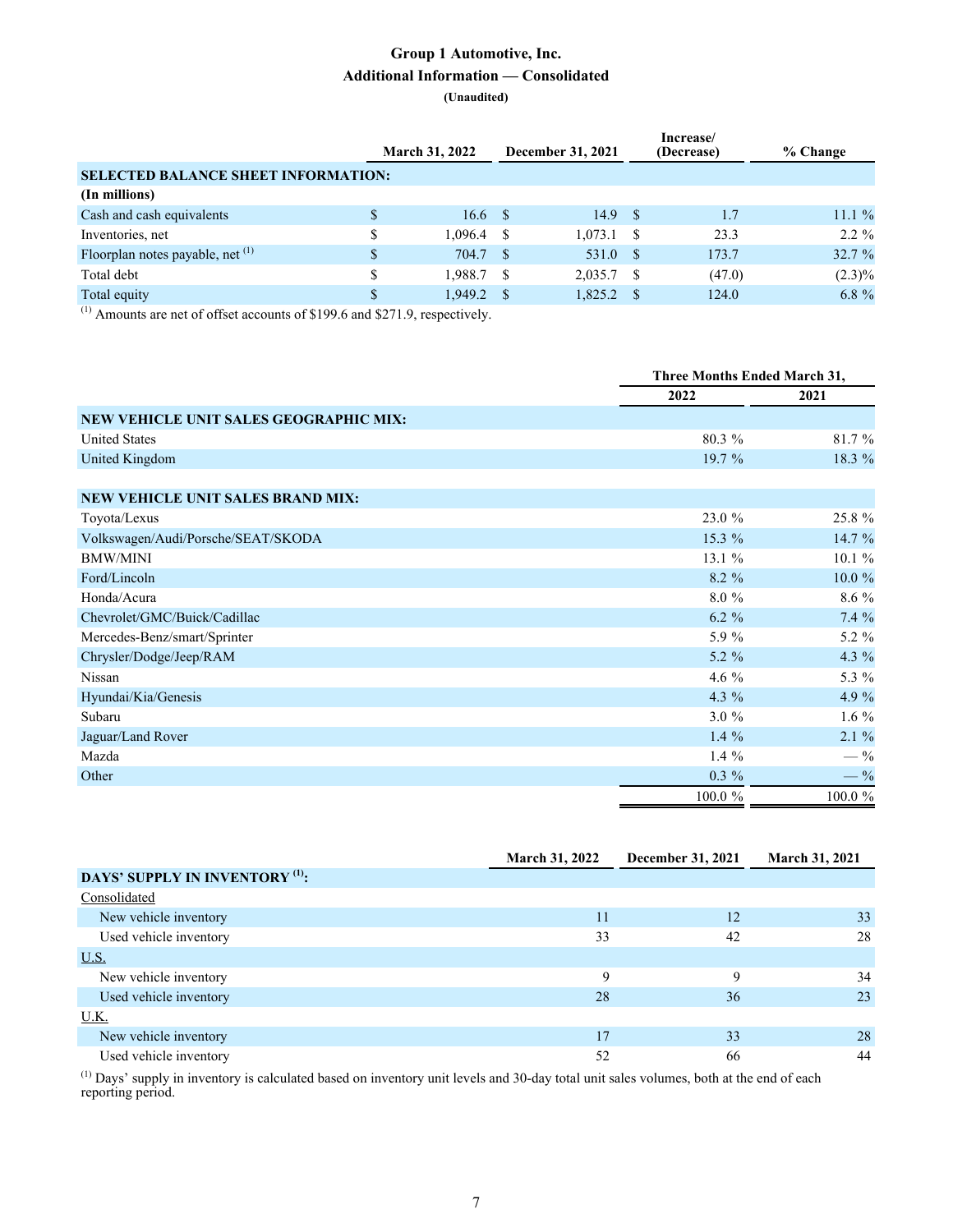## **Group 1 Automotive, Inc. Reported Operating Data — Consolidated**

**(Unaudited)**

**(In millions, except unit data)**

|                                                | Three Months Ended March 31, |           |                      |           |                          |                         |            |                          |                                                              |                                         |
|------------------------------------------------|------------------------------|-----------|----------------------|-----------|--------------------------|-------------------------|------------|--------------------------|--------------------------------------------------------------|-----------------------------------------|
|                                                |                              | 2022      |                      | 2021      |                          | Increase/<br>(Decrease) | % Change   |                          | Currency<br>Impact on<br>Current<br>Period<br><b>Results</b> | <b>Constant</b><br>Currency<br>% Change |
| <b>Revenues:</b>                               |                              |           |                      |           |                          |                         |            |                          |                                                              |                                         |
| New vehicle retail sales                       |                              | \$1,745.1 |                      | \$1,509.2 | \$                       | 235.9                   | 15.6 %     | \$                       | (11.1)                                                       | 16.4%                                   |
| Used vehicle retail sales                      |                              | 1,359.9   |                      | 888.1     |                          | 471.8                   | 53.1 %     |                          | (9.5)                                                        | 54.2 %                                  |
| Used vehicle wholesale sales                   |                              | 93.5      |                      | 78.2      |                          | 15.2                    | 19.5 %     |                          | (1.0)                                                        | 20.8 %                                  |
| Total used                                     |                              | 1,453.4   |                      | 966.3     |                          | 487.0                   | 50.4 %     |                          | (10.5)                                                       | 51.5 %                                  |
| Parts and service sales                        |                              | 472.9     |                      | 352.8     |                          | 120.1                   | 34.0 %     |                          | (1.9)                                                        | 34.6 %                                  |
| F&I, net                                       |                              | 173.0     |                      | 125.6     |                          | 47.4                    | 37.7 %     |                          | (0.6)                                                        | 38.2 %                                  |
| <b>Total revenues</b>                          | \$                           | 3,844.4   | \$                   | 2,953.9   | \$                       | 890.4                   | 30.1 %     | \$                       | (24.1)                                                       | 31.0 %                                  |
| <b>Gross profit:</b>                           |                              |           |                      |           |                          |                         |            |                          |                                                              |                                         |
| New vehicle retail sales                       | \$                           | 201.3     | \$                   | 95.7      | \$                       | 105.6                   | 110.4 %    | \$                       | (1.1)                                                        | 111.5 %                                 |
| Used vehicle retail sales                      |                              | 87.8      |                      | 58.5      |                          | 29.4                    | 50.2 %     |                          | (0.6)                                                        | 51.1 %                                  |
| Used vehicle wholesale sales                   |                              | 2.8       |                      | 3.8       |                          | (0.9)                   | $(25.1)\%$ |                          |                                                              | $(25.6)\%$                              |
| Total used                                     |                              | 90.7      |                      | 62.3      |                          | 28.4                    | 45.6 %     |                          | (0.5)                                                        | 46.5 %                                  |
| Parts and service sales                        |                              | 259.8     |                      | 197.7     |                          | 62.1                    | 31.4 %     |                          | (1.2)                                                        | 32.0 %                                  |
| F&I, net                                       |                              | 173.0     |                      | 125.6     |                          | 47.4                    | 37.7 %     |                          | (0.6)                                                        | 38.2 %                                  |
| Total gross profit                             | \$                           | 724.7     | \$                   | 481.3     | $\overline{\mathbb{S}}$  | 243.4                   | 50.6 %     | S                        | (3.4)                                                        | 51.3 %                                  |
| Gross margin:                                  |                              |           |                      |           |                          |                         |            |                          |                                                              |                                         |
| New vehicle retail sales                       |                              | 11.5 %    |                      | $6.3 \%$  |                          | 5.2 %                   |            |                          |                                                              |                                         |
| Used vehicle retail sales                      |                              | $6.5 \%$  |                      | $6.6\%$   |                          | (0.1)%                  |            |                          |                                                              |                                         |
| Used vehicle wholesale sales                   |                              | 3.0%      |                      | 4.8 %     |                          | $(1.8)\%$               |            |                          |                                                              |                                         |
| Total used                                     |                              | $6.2 \%$  |                      | 6.4%      |                          | (0.2)%                  |            |                          |                                                              |                                         |
| Parts and service sales                        |                              | 54.9 %    |                      | 56.1 %    |                          | (1.1)%                  |            |                          |                                                              |                                         |
| Total gross margin                             |                              | 18.9 %    |                      | 16.3 %    |                          | 2.6 %                   |            |                          |                                                              |                                         |
| Units sold:                                    |                              |           |                      |           |                          |                         |            |                          |                                                              |                                         |
| Retail new vehicles sold                       |                              | 36,733    |                      | 35,692    |                          | 1,041                   | 2.9 %      |                          |                                                              |                                         |
| Retail used vehicles sold                      |                              | 43,806    |                      | 37,543    |                          | 6,263                   | 16.7 %     |                          |                                                              |                                         |
| Wholesale used vehicles sold                   |                              | 9,099     |                      | 9,578     |                          | (479)                   | $(5.0)\%$  |                          |                                                              |                                         |
| Total used                                     |                              | 52,905    |                      | 47,121    |                          | 5,784                   | 12.3 %     |                          |                                                              |                                         |
| Average sales price per unit sold:             |                              |           |                      |           |                          |                         |            |                          |                                                              |                                         |
| New vehicle retail                             | \$                           | 47,509    | \$                   | 42,285    | \$                       | 5,224                   | 12.4 %     | \$                       | (301)                                                        | 13.1 %                                  |
| Used vehicle retail                            | $\mathbf S$                  | 31,043    | $\mathbb{S}$         | 23,656    | \$                       | 7,387                   | 31.2 %     | \$                       | (217)                                                        | 32.1 %                                  |
| Gross profit per unit sold:                    |                              |           |                      |           |                          |                         |            |                          |                                                              |                                         |
| New vehicle retail sales                       | \$                           | 5,479     | \$                   | 2,680     | \$                       | 2,799                   | 104.4 %    | \$                       | (30)                                                         | 105.5 %                                 |
| Used vehicle retail sales                      | \$                           | 2,005     | \$                   | 1,558     | \$                       | 447                     | 28.7%      | \$                       | (13)                                                         | 29.5 %                                  |
| Used vehicle wholesale sales                   | $\mathbb S$                  | 310       | \$                   | 394       | \$                       | (83)                    | $(21.2)\%$ | $\boldsymbol{\$}$        | $\overline{c}$                                               | $(21.7)\%$                              |
| Total used                                     | \$                           | 1,714     | \$                   | 1,321     | \$                       | 392                     | 29.7 %     | \$                       | (10)                                                         | 30.5 %                                  |
| F&I PRU                                        | \$                           | 2,148     | $\$$                 | 1,715     | \$                       | 432                     | 25.2 %     | $\$$                     | (8)                                                          | 25.7 %                                  |
| Other:                                         |                              |           |                      |           |                          |                         |            |                          |                                                              |                                         |
| SG&A expenses                                  |                              | 418.5     | $\mathbb{S}$         | 311.4     | \$                       | 107.1                   | 34.4 %     | $\$$                     | (1.8)                                                        | 35.0 %                                  |
|                                                | \$                           |           |                      |           |                          |                         |            |                          |                                                              |                                         |
| Adjusted SG&A expenses <sup>(1)</sup>          | \$                           | 439.8     | \$                   | 310.4     | \$                       | 129.4                   | 41.7 %     | $\mathbb S$              | (1.9)                                                        | 42.3 %                                  |
| SG&A as % gross profit                         |                              | 57.7 %    |                      | 64.7 %    |                          | $(6.9)\%$               |            |                          |                                                              |                                         |
| Adjusted SG&A as % gross profit <sup>(1)</sup> |                              | 60.7%     |                      | 64.5 %    |                          | $(3.8)\%$               |            |                          |                                                              |                                         |
| Operating margin %                             |                              | $7.4\%$   |                      | 5.1 %     |                          | $2.3\%$                 |            |                          |                                                              |                                         |
| Adjusted operating margin $%$ <sup>(1)</sup>   |                              | 6.9%      |                      | 5.1 $%$   |                          | $1.7\%$                 |            |                          |                                                              |                                         |
| Pretax margin %                                |                              | $6.8~\%$  |                      | $4.4\%$   |                          | $2.4\%$                 |            |                          |                                                              |                                         |
| Adjusted pretax margin $\%$ <sup>(1)</sup>     |                              | 6.3 %     |                      | 4.4 %     |                          | $1.8 \%$                |            |                          |                                                              |                                         |
| <b>Floorplan expense:</b>                      |                              |           |                      |           |                          |                         |            |                          |                                                              |                                         |
| Floorplan interest expense                     | \$                           | 5.3       | $\mathbb S$          | 7.5       | \$                       | (2.2)                   | $(29.9)\%$ | $\overline{\mathbb{S}}$  |                                                              | $(29.3)\%$                              |
| Less: Floorplan assistance <sup>(2)</sup>      |                              | 14.0      |                      | 13.2      |                          | $0.8\,$                 | $6.3 \%$   |                          |                                                              | 6.3 %                                   |
| Net floorplan expense                          | $\overline{\mathcal{S}}$     | (8.8)     | $\sqrt{\frac{2}{3}}$ | (5.7)     | $\overline{\mathcal{S}}$ | (3.1)                   |            | $\overline{\mathcal{S}}$ |                                                              |                                         |

 $^{(1)}$  See the section in this release titled "Reconciliation of Certain Non-GAAP Financial Measures" for the GAAP to non-GAAP reconciliation of these figures.  $^{(2)}$  Floorplan assistance is included within New vehicle retail Gross profit above and New vehicle retail Cost of sales in our Condensed Consolidated Statements of Operations.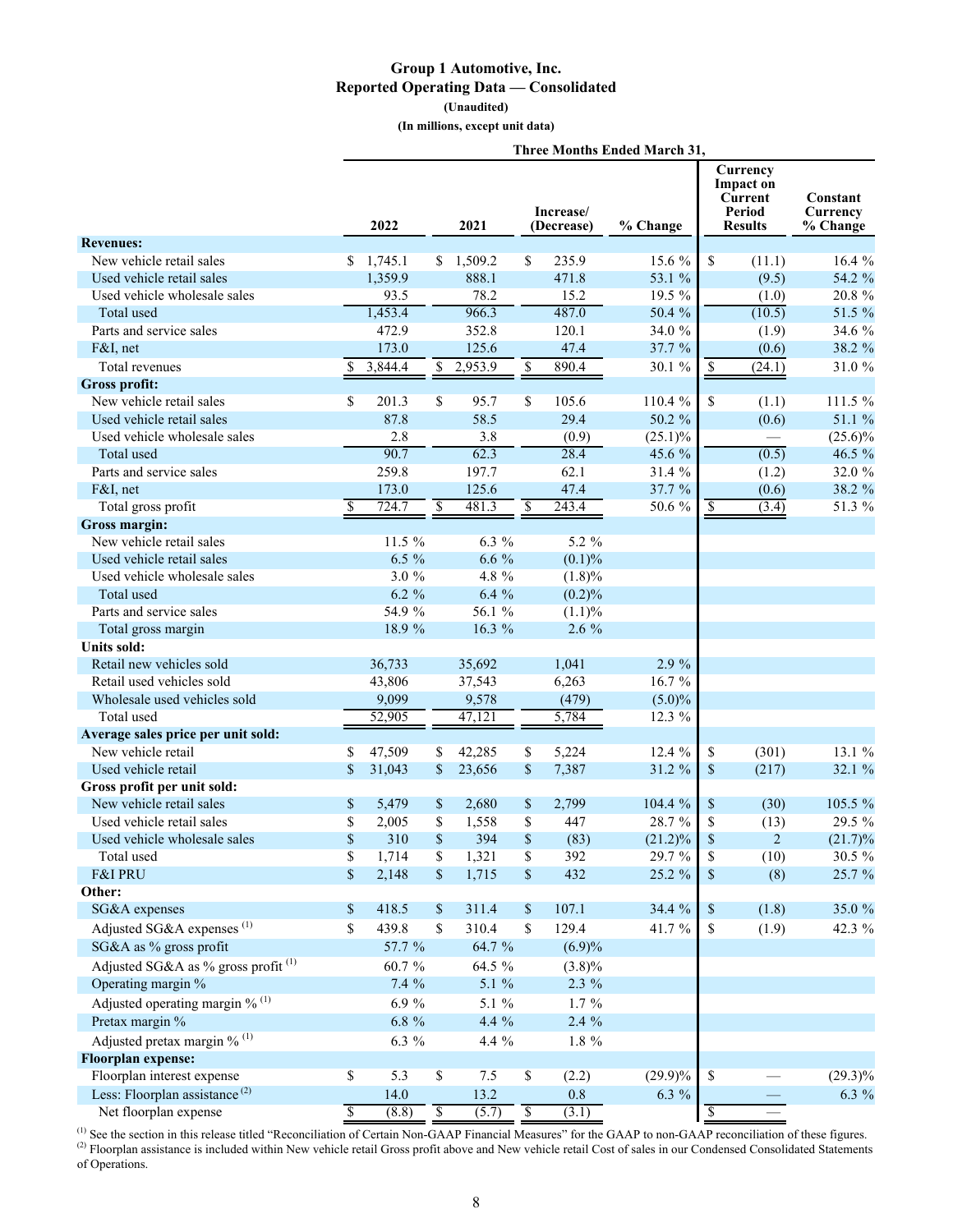## **Group 1 Automotive, Inc. Reported Operating Data — U.S.**

**(Unaudited)**

**(In millions, except unit data)**

|                                       |                          | 2022    |                          | 2021     |                          | Increase/<br>(Decrease) | % Change   |
|---------------------------------------|--------------------------|---------|--------------------------|----------|--------------------------|-------------------------|------------|
| <b>Revenues:</b>                      |                          |         |                          |          |                          |                         |            |
| New vehicle retail sales              | \$                       | 1,433.1 | \$                       | 1,246.0  | \$                       | 187.1                   | 15.0 %     |
| Used vehicle retail sales             |                          | 1,037.9 |                          | 696.5    |                          | 341.4                   | 49.0 %     |
| Used vehicle wholesale sales          |                          | 57.2    |                          | 50.4     |                          | 6.8                     | 13.5 %     |
| Total used                            |                          | 1,095.1 |                          | 746.9    |                          | 348.2                   | 46.6 %     |
| Parts and service sales               |                          | 408.4   |                          | 296.3    |                          | 112.1                   | 37.8 %     |
| $F&I$ , net                           |                          | 154.7   |                          | 115.1    |                          | 39.7                    | 34.5 %     |
| Total revenues                        | $\overline{\mathcal{S}}$ | 3,091.3 | $\overline{\mathcal{S}}$ | 2,404.3  | $\overline{\mathcal{S}}$ | 687.0                   | 28.6 %     |
| <b>Gross profit:</b>                  |                          |         |                          |          |                          |                         |            |
| New vehicle retail sales              | \$                       | 173.3   | \$                       | 80.9     | \$                       | 92.5                    | 114.3 %    |
| Used vehicle retail sales             |                          | 68.7    |                          | 50.3     |                          | 18.3                    | 36.5 %     |
| Used vehicle wholesale sales          |                          | 3.2     |                          | 3.9      |                          | (0.7)                   | $(17.5)\%$ |
| Total used                            |                          | 71.9    |                          | 54.3     |                          | 17.7                    | 32.5 %     |
| Parts and service sales               |                          | 221.0   |                          | 165.1    |                          | 55.9                    | 33.8 %     |
| $F&I$ , net                           |                          | 154.7   |                          | 115.1    |                          | 39.7                    | 34.5 %     |
| Total gross profit                    | $\overline{\mathcal{S}}$ | 620.9   | $\overline{\mathcal{S}}$ | 415.3    | $\overline{\$}$          | 205.6                   | 49.5 %     |
| Gross margin:                         |                          |         |                          |          |                          |                         |            |
| New vehicle retail sales              |                          | 12.1%   |                          | $6.5 \%$ |                          | 5.6 %                   |            |
| Used vehicle retail sales             |                          | $6.6\%$ |                          | $7.2 \%$ |                          | $(0.6)\%$               |            |
| Used vehicle wholesale sales          |                          | 5.7 %   |                          | 7.8 %    |                          | $(2.1)\%$               |            |
| Total used                            |                          | $6.6\%$ |                          | $7.3\%$  |                          | (0.7)%                  |            |
| Parts and service sales               |                          | 54.1 %  |                          | 55.7 %   |                          | $(1.6)\%$               |            |
| Total gross margin                    |                          | 20.1 %  |                          | 17.3 %   |                          | $2.8 \%$                |            |
| Units sold:                           |                          |         |                          |          |                          |                         |            |
| Retail new vehicles sold              |                          | 29,498  |                          | 29,152   |                          | 346                     | $1.2 \%$   |
| Retail used vehicles sold             |                          | 33,940  |                          | 30,431   |                          | 3,509                   | 11.5 %     |
| Wholesale used vehicles sold          |                          | 6,001   |                          | 6,440    |                          | (439)                   | (6.8)%     |
| Total used                            |                          | 39.941  |                          | 36,871   |                          | 3,070                   | $8.3\%$    |
| Average sales price per unit sold:    |                          |         |                          |          |                          |                         |            |
| New vehicle retail                    | \$                       | 48,583  | \$                       | 42,743   | \$                       | 5,840                   | 13.7 %     |
| Used vehicle retail                   | \$                       | 30,580  | \$                       | 22,888   | \$                       | 7,692                   | 33.6 %     |
| Gross profit per unit sold:           |                          |         |                          |          |                          |                         |            |
| New vehicle retail sales              | \$                       | 5,876   | $\$$                     | 2,774    | \$                       | 3,102                   | 111.8 %    |
| Used vehicle retail sales             | \$                       | 2,023   | \$                       | 1,654    | \$                       | 369                     | 22.3 %     |
| Used vehicle wholesale sales          | \$                       | 540     | $\sqrt{\frac{2}{5}}$     | 610      | $\sqrt{\frac{2}{5}}$     | (70)                    | $(11.5)\%$ |
| Total used                            | $\overline{\$}$          | 1,800   | \$                       | 1,471    | \$                       | 329                     | 22.4 %     |
| <b>F&amp;I PRU</b>                    | \$                       | 2,439   | \$                       | 1,931    | $\mathbf S$              | 508                     | 26.3 %     |
| Other:                                |                          |         |                          |          |                          |                         |            |
| SG&A expenses                         | \$                       | 353.6   | \$                       | 261.7    | \$                       | 91.9                    | 35.1 %     |
| Adjusted SG&A expenses <sup>(1)</sup> | \$                       | 372.3   | \$                       | 261.4    | \$                       | 110.9                   | 42.4 %     |
| SG&A as % gross profit                |                          | 56.9%   |                          | 63.0 %   |                          | $(6.1)\%$               |            |
| Adjusted SG&A as % gross profit $(1)$ |                          | 60.0%   |                          | 62.9 %   |                          | $(3.0)\%$               |            |

(1) See the section in this release titled "Reconciliation of Certain Non-GAAP Financial Measures" for the GAAP to non-GAAP reconciliation of these figures.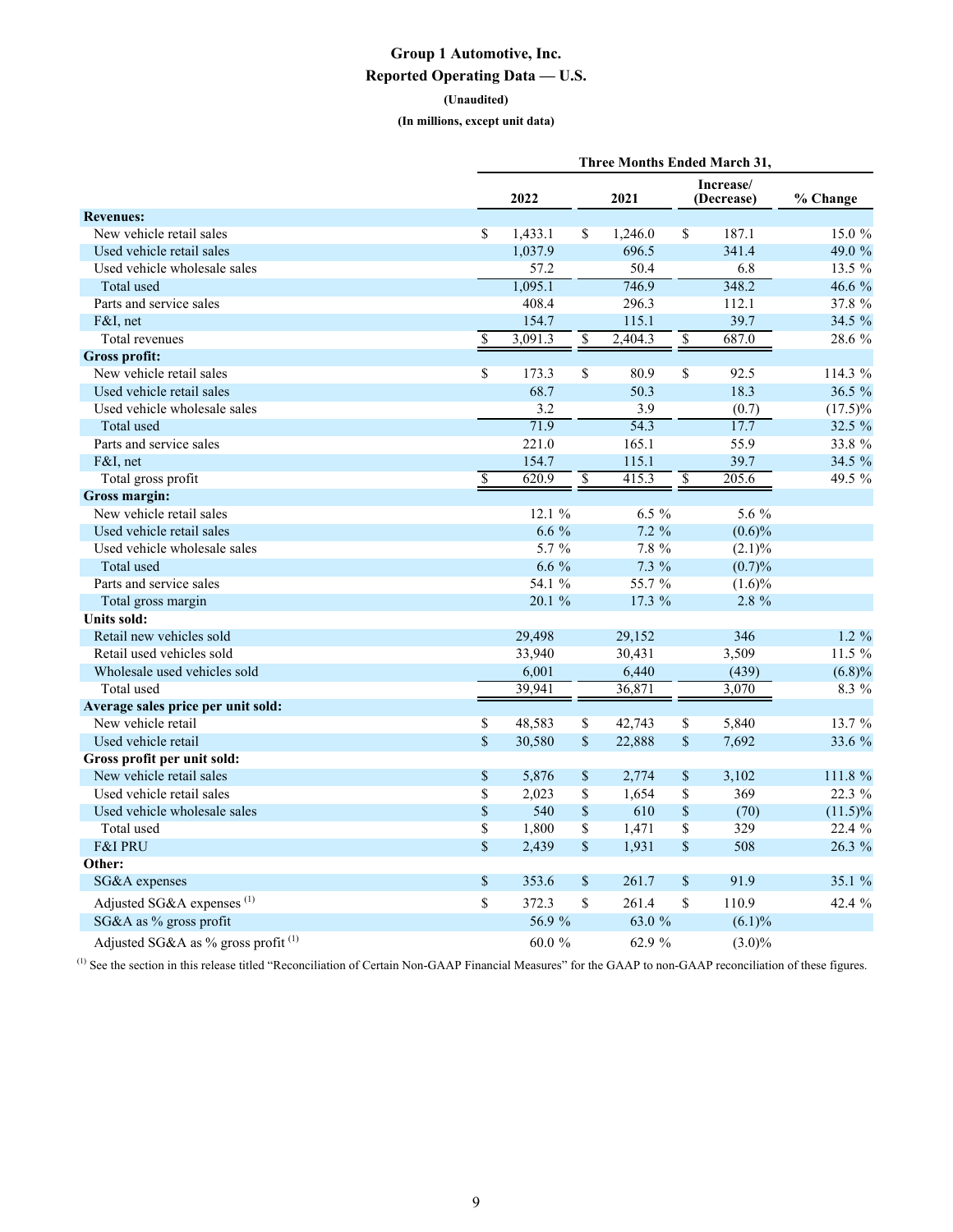## **Group 1 Automotive, Inc.**

#### **Reported Operating Data — U.K.**

#### **(Unaudited)**

**(In millions, except unit data)**

|  | <b>Three Months Ended March 31,</b> |  |  |  |
|--|-------------------------------------|--|--|--|
|--|-------------------------------------|--|--|--|

|                                          |    | 2022      |      | 2021      |                         | Increase/<br>(Decrease) | % Change  |                           | Currency<br><b>Impact on</b><br>Current<br>Period<br><b>Results</b> | Constant<br>Currency<br>% Change |
|------------------------------------------|----|-----------|------|-----------|-------------------------|-------------------------|-----------|---------------------------|---------------------------------------------------------------------|----------------------------------|
| <b>Revenues:</b>                         |    |           |      |           |                         |                         |           |                           |                                                                     |                                  |
| New vehicle retail sales                 | \$ | 312.0     | \$   | 263.2     | \$                      | 48.9                    | 18.6 %    | \$                        | (11.1)                                                              | 22.8 %                           |
| Used vehicle retail sales                |    | 322.0     |      | 191.6     |                         | 130.4                   | 68.1 %    |                           | (9.5)                                                               | 73.0 %                           |
| Used vehicle wholesale sales             |    | 36.3      |      | 27.8      |                         | 8.4                     | 30.3 %    |                           | (1.0)                                                               | 33.9 %                           |
| Total used                               |    | 358.3     |      | 219.4     |                         | 138.8                   | 63.3 %    |                           | (10.5)                                                              | 68.0 %                           |
| Parts and service sales                  |    | 64.5      |      | 56.5      |                         | 8.0                     | 14.2 %    |                           | (1.9)                                                               | 17.5 %                           |
| $F&I$ , net                              |    | 18.3      |      | 10.6      |                         | 7.7                     | 72.9 %    |                           | (0.6)                                                               | 78.7 %                           |
| Total revenues                           | \$ | 753.0     | \$   | 549.6     | $\overline{\mathbb{S}}$ | 203.4                   | 37.0 %    | \$                        | (24.1)                                                              | 41.4 %                           |
| <b>Gross profit:</b>                     |    |           |      |           |                         |                         |           |                           |                                                                     |                                  |
| New vehicle retail sales                 | \$ | 27.9      | \$   | 14.8      | \$                      | 13.2                    | 89.0 %    | \$                        | (1.1)                                                               | 96.3 %                           |
| Used vehicle retail sales                |    | 19.2      |      | 8.2       |                         | 11.0                    | 134.7 %   |                           | (0.6)                                                               | 141.4 %                          |
| Used vehicle wholesale sales             |    | (0.4)     |      | (0.2)     |                         | (0.3)                   | $\rm NM$  |                           |                                                                     | $\rm NM$                         |
| Total used                               |    | 18.8      |      | 8.0       |                         | 10.7                    | 134.1 %   |                           | (0.5)                                                               | 140.8 %                          |
| Parts and service sales                  |    | 38.8      |      | 32.6      |                         | 6.2                     | 19.0 %    |                           | (1.2)                                                               | 22.6 %                           |
| F&I, net                                 |    | 18.3      |      | 10.6      |                         | 7.7                     | 72.9 %    |                           | (0.6)                                                               | 78.7 %                           |
| Total gross profit                       | \$ | 103.8     | \$   | 66.0      | $\overline{\$}$         | 37.8                    | 57.3 %    | \$                        | (3.4)                                                               | 62.5 %                           |
| Gross margin:                            |    |           |      |           |                         |                         |           |                           |                                                                     |                                  |
| New vehicle retail sales                 |    | $9.0\%$   |      | 5.6 %     |                         | 3.3 %                   |           |                           |                                                                     |                                  |
| Used vehicle retail sales                |    | $6.0 \%$  |      | 4.3 %     |                         | $1.7\%$                 |           |                           |                                                                     |                                  |
| Used vehicle wholesale sales             |    | $(1.2)\%$ |      | $(0.6)\%$ |                         | $(0.6)\%$               |           |                           |                                                                     |                                  |
| Total used                               |    | 5.2 %     |      | $3.7 \%$  |                         | $1.6\%$                 |           |                           |                                                                     |                                  |
| Parts and service sales                  |    | 60.2 %    |      | 57.8 %    |                         | $2.4\%$                 |           |                           |                                                                     |                                  |
| Total gross margin                       |    | 13.8 %    |      | 12.0 %    |                         | 1.8 %                   |           |                           |                                                                     |                                  |
| Units sold:                              |    |           |      |           |                         |                         |           |                           |                                                                     |                                  |
| Retail new vehicles sold                 |    | 7,235     |      | 6,540     |                         | 695                     | 10.6 %    |                           |                                                                     |                                  |
| Retail used vehicles sold                |    | 9,866     |      | 7,112     |                         | 2,754                   | 38.7 %    |                           |                                                                     |                                  |
| Wholesale used vehicles sold             |    | 3,098     |      | 3,138     |                         | (40)                    | $(1.3)\%$ |                           |                                                                     |                                  |
| Total used                               |    | 12,964    |      | 10,250    |                         | 2,714                   | 26.5 %    |                           |                                                                     |                                  |
| Average sales price per unit sold:       |    |           |      |           |                         |                         |           |                           |                                                                     |                                  |
| New vehicle retail                       | \$ | 43,129    | \$   | 40,240    | \$                      | 2,889                   | $7.2 \%$  | \$                        | (1,528)                                                             | 11.0%                            |
| Used vehicle retail                      | \$ | 32,638    | \$   | 26,941    | \$                      | 5,697                   | 21.1 %    | \$                        | (962)                                                               | 24.7 %                           |
| Gross profit per unit sold:              |    |           |      |           |                         |                         |           |                           |                                                                     |                                  |
| New vehicle retail sales                 | \$ | 3,861     | \$   | 2,261     | \$                      | 1,600                   | 70.8 %    | \$                        | (150)                                                               | 77.4 %                           |
| Used vehicle retail sales                | \$ | 1,944     | \$   | 1,149     | \$                      | 795                     | 69.2 %    | \$                        | (56)                                                                | 74.0 %                           |
| Used vehicle wholesale sales             | \$ | (135)     | $\$$ | (51)      | \$                      | (84)                    | NM        | \$                        | 6                                                                   | $\rm NM$                         |
| Total used                               | ፍ  | 1,447     | ፍ    | 782       | \$                      | 666                     | 85.1%     | \$                        | (41)                                                                | 90.4 %                           |
| <b>F&amp;I PRU</b>                       | \$ | 1,068     | \$   | 773       | \$                      | 294                     | 38.1 %    | $\$$                      | (36)                                                                | 42.7 %                           |
| Other:                                   |    |           |      |           |                         |                         |           |                           |                                                                     |                                  |
| SG&A expenses                            | \$ | 64.9      | \$   | 49.6      | \$                      | 15.2                    | 30.7 %    | $\boldsymbol{\mathsf{S}}$ | (1.8)                                                               | 34.3 %                           |
| Adjusted SG&A expenses $(1)$             | \$ | 67.5      | \$   | 49.1      | \$                      | 18.5                    | 37.7 %    | \$                        | (1.9)                                                               | 41.6 %                           |
| SG&A as % gross profit                   |    | 62.5 %    |      | 75.2 %    |                         | $(12.7)\%$              |           |                           |                                                                     |                                  |
| Adjusted SG&A as % gross profit $^{(1)}$ |    | 65.1 %    |      | 74.3 %    |                         | $(9.3)\%$               |           |                           |                                                                     |                                  |

 $^{(1)}$  See the section in this release titled "Reconciliation of Certain Non-GAAP Financial Measures" for the GAAP to non-GAAP reconciliation of these figures. NM — Not Meaningful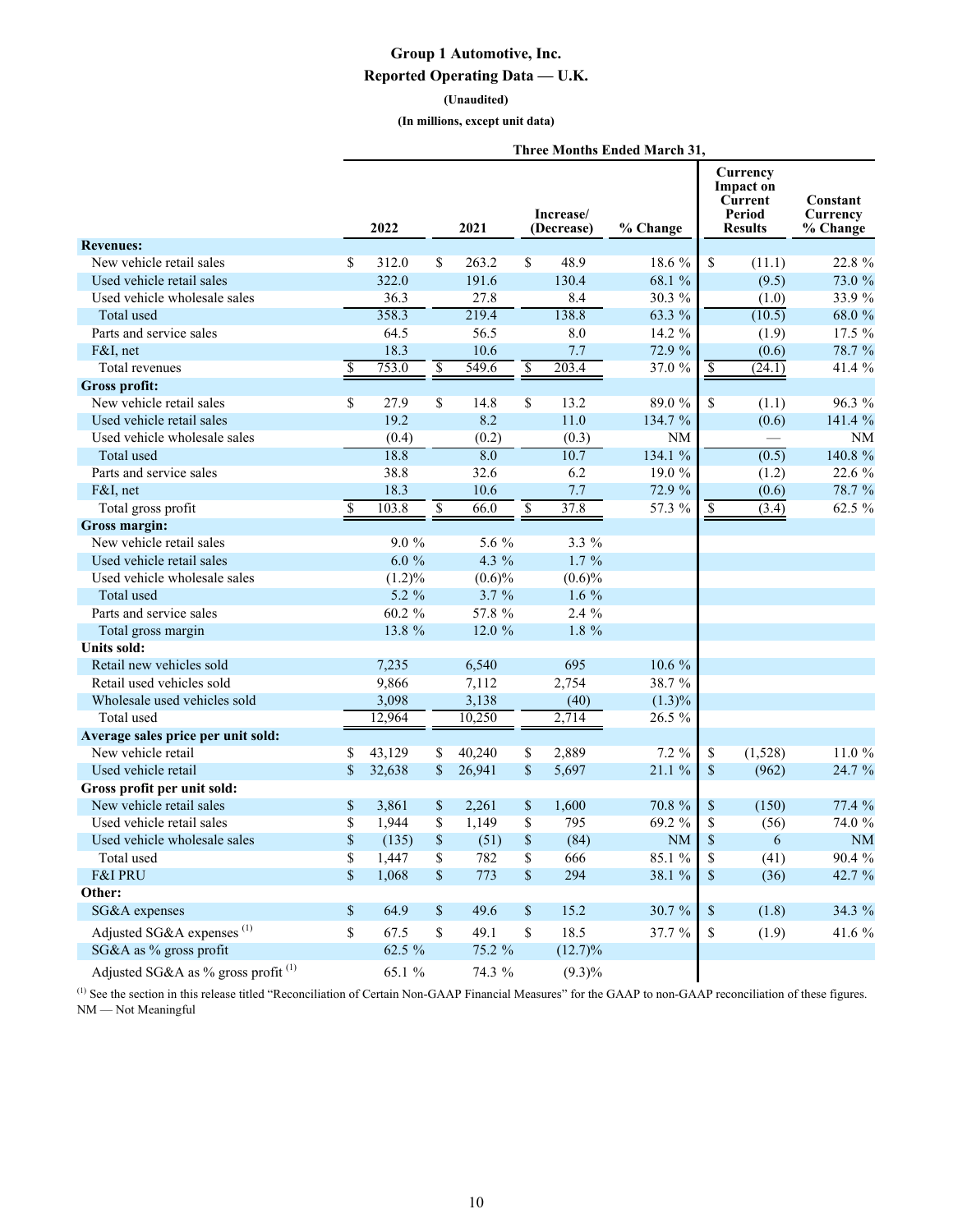## **Group 1 Automotive, Inc. Same Store Operating Data — Consolidated**

#### **(Unaudited)**

#### **(In millions, except unit data)**

|                                              | Three Months Ended March 31, |          |    |          |                         |                         |            |              |                                                              |                                  |
|----------------------------------------------|------------------------------|----------|----|----------|-------------------------|-------------------------|------------|--------------|--------------------------------------------------------------|----------------------------------|
|                                              |                              | 2022     |    | 2021     |                         | Increase/<br>(Decrease) | % Change   |              | Currency<br>Impact on<br>Current<br>Period<br><b>Results</b> | Constant<br>Currency<br>% Change |
| <b>Revenues:</b>                             |                              |          |    |          |                         |                         |            |              |                                                              |                                  |
| New vehicle retail sales                     | S.                           | 1,440.7  | \$ | 1,490.4  | \$                      | (49.6)                  | $(3.3)\%$  | \$           | (10.1)                                                       | (2.7)%                           |
| Used vehicle retail sales                    |                              | 1,163.1  |    | 878.3    |                         | 284.8                   | 32.4 %     |              | (8.4)                                                        | 33.4 %                           |
| Used vehicle wholesale sales                 |                              | 79.6     |    | 77.5     |                         | 2.1                     | 2.8 %      |              | (0.9)                                                        | 4.0 %                            |
| Total used                                   |                              | 1,242.7  |    | 955.8    |                         | 287.0                   | 30.0 %     |              | (9.3)                                                        | 31.0%                            |
| Parts and service sales                      |                              | 405.0    |    | 347.1    |                         | 57.9                    | 16.7%      |              | (1.7)                                                        | 17.2 %                           |
| F&I, net                                     |                              | 148.7    |    | 123.9    |                         | 24.8                    | 20.0 %     |              | (0.6)                                                        | 20.4 %                           |
| Total revenues                               | S                            | 3,237.2  | \$ | 2,917.1  | $\overline{\mathbb{S}}$ | 320.1                   | 11.0 %     | \$           | (21.7)                                                       | 11.7%                            |
| Gross profit:                                |                              |          |    |          |                         |                         |            |              |                                                              |                                  |
| New vehicle retail sales                     | \$                           | 163.6    | \$ | 94.6     | \$                      | 69.0                    | 72.9 %     | \$           | (1.0)                                                        | 74.0 %                           |
| Used vehicle retail sales                    |                              | 73.9     |    | 58.0     |                         | 15.9                    | 27.5 %     |              | (0.5)                                                        | 28.3 %                           |
| Used vehicle wholesale sales                 |                              | 1.8      |    | 3.8      |                         | (2.0)                   | $(51.8)\%$ |              |                                                              | $(52.3)\%$                       |
| Total used                                   |                              | 75.7     |    | 61.7     |                         | 14.0                    | 22.7 %     |              | (0.5)                                                        | 23.4 %                           |
| Parts and service sales                      |                              | 218.9    |    | 194.7    |                         | 24.2                    | 12.4 %     |              | (1.1)                                                        | 13.0 %                           |
| F&I, net                                     |                              | 148.7    |    | 123.9    |                         | 24.8                    | 20.0 %     |              | (0.6)                                                        | 20.4 %                           |
| Total gross profit                           | \$                           | 606.9    | \$ | 474.9    | $\overline{\$}$         | 132.0                   | 27.8 %     | \$           | (3.1)                                                        | 28.4 %                           |
| Gross margin:                                |                              |          |    |          |                         |                         |            |              |                                                              |                                  |
| New vehicle retail sales                     |                              | 11.4 %   |    | 6.3 %    |                         | 5.0 %                   |            |              |                                                              |                                  |
| Used vehicle retail sales                    |                              | 6.4%     |    | $6.6\%$  |                         | $(0.2)\%$               |            |              |                                                              |                                  |
| Used vehicle wholesale sales                 |                              | $2.3\%$  |    | 4.9 %    |                         | $(2.6)\%$               |            |              |                                                              |                                  |
| Total used                                   |                              | 6.1%     |    | $6.5 \%$ |                         | $(0.4)\%$               |            |              |                                                              |                                  |
| Parts and service sales                      |                              | 54.0 %   |    | 56.1 %   |                         | $(2.0)\%$               |            |              |                                                              |                                  |
| Total gross margin                           |                              | 18.7 %   |    | 16.3 %   |                         | 2.5 %                   |            |              |                                                              |                                  |
| Units sold:                                  |                              |          |    |          |                         |                         |            |              |                                                              |                                  |
| Retail new vehicles sold                     |                              | 30,260   |    | 35,263   |                         | (5,003)                 | $(14.2)\%$ |              |                                                              |                                  |
| Retail used vehicles sold                    |                              |          |    | 37,092   |                         | 323                     | $0.9\%$    |              |                                                              |                                  |
|                                              |                              | 37,415   |    |          |                         |                         |            |              |                                                              |                                  |
| Wholesale used vehicles sold                 |                              | 7,377    |    | 9,457    |                         | (2,080)                 | $(22.0)\%$ |              |                                                              |                                  |
| Total used                                   |                              | 44,792   |    | 46,549   |                         | (1,757)                 | $(3.8)\%$  |              |                                                              |                                  |
| Average sales price per unit sold:           |                              |          |    |          |                         |                         |            |              |                                                              |                                  |
| New vehicle retail                           | S                            | 47,612   | \$ | 42,264   | \$                      | 5,348                   | 12.7 %     | \$           | (334)                                                        | 13.4 %                           |
| Used vehicle retail                          | $\mathbf{s}$                 | 31,087   | \$ | 23,679   | \$                      | 7,408                   | 31.3 %     | \$           | (224)                                                        | 32.2 %                           |
| Gross profit per unit sold:                  |                              |          |    |          |                         |                         |            |              |                                                              |                                  |
| New vehicle retail sales                     | \$                           | 5,407    | \$ | 2,683    | \$                      | 2,724                   | 101.5 %    | \$           | (33)                                                         | 102.8 %                          |
| Used vehicle retail sales                    | \$                           | 1,975    | \$ | 1,563    | \$                      | 412                     | 26.4 %     | \$           | (13)                                                         | 27.2 %                           |
| Used vehicle wholesale sales                 | \$                           | 246      | \$ | 398      | \$                      | (152)                   | $(38.2)\%$ | \$           | $\overline{c}$                                               | $(38.8)\%$                       |
| Total used                                   | \$                           | 1,691    | \$ | 1,326    | \$                      | 364                     | 27.5 %     | \$           | (10)                                                         | 28.3 %                           |
| F&I PRU                                      | \$                           | 2,197    | \$ | 1,712    | \$                      | 484                     | 28.3 %     | $\mathbb{S}$ | (8)                                                          | 28.8 %                           |
| Other:                                       |                              |          |    |          |                         |                         |            |              |                                                              |                                  |
| SG&A expenses                                | \$                           | 367.0    | \$ | 306.5    | \$                      | 60.5                    | 19.7 %     | $\mathbb S$  | (1.8)                                                        | 20.3 %                           |
| Adjusted SG&A expenses <sup>(1)</sup>        | \$                           | 367.0    | \$ | 305.3    | \$                      | 61.8                    | 20.2 %     | \$           | (1.8)                                                        | $20.8~\%$                        |
| SG&A as % gross profit                       |                              | 60.5 %   |    | 64.5 %   |                         | $(4.1)\%$               |            |              |                                                              |                                  |
| Adjusted SG&A as % gross profit $^{(1)}$     |                              | 60.5 %   |    | 64.3 %   |                         | $(3.8)\%$               |            |              |                                                              |                                  |
| Operating margin %                           |                              | $6.8~\%$ |    | 5.1 %    |                         | $1.7\%$                 |            |              |                                                              |                                  |
| Adjusted operating margin $%$ <sup>(1)</sup> |                              | $6.8~\%$ |    | 5.2 %    |                         | $1.7~\%$                |            |              |                                                              |                                  |

(1) See the section in this release titled "Reconciliation of Certain Non-GAAP Financial Measures" for the GAAP to non-GAAP reconciliation of these figures.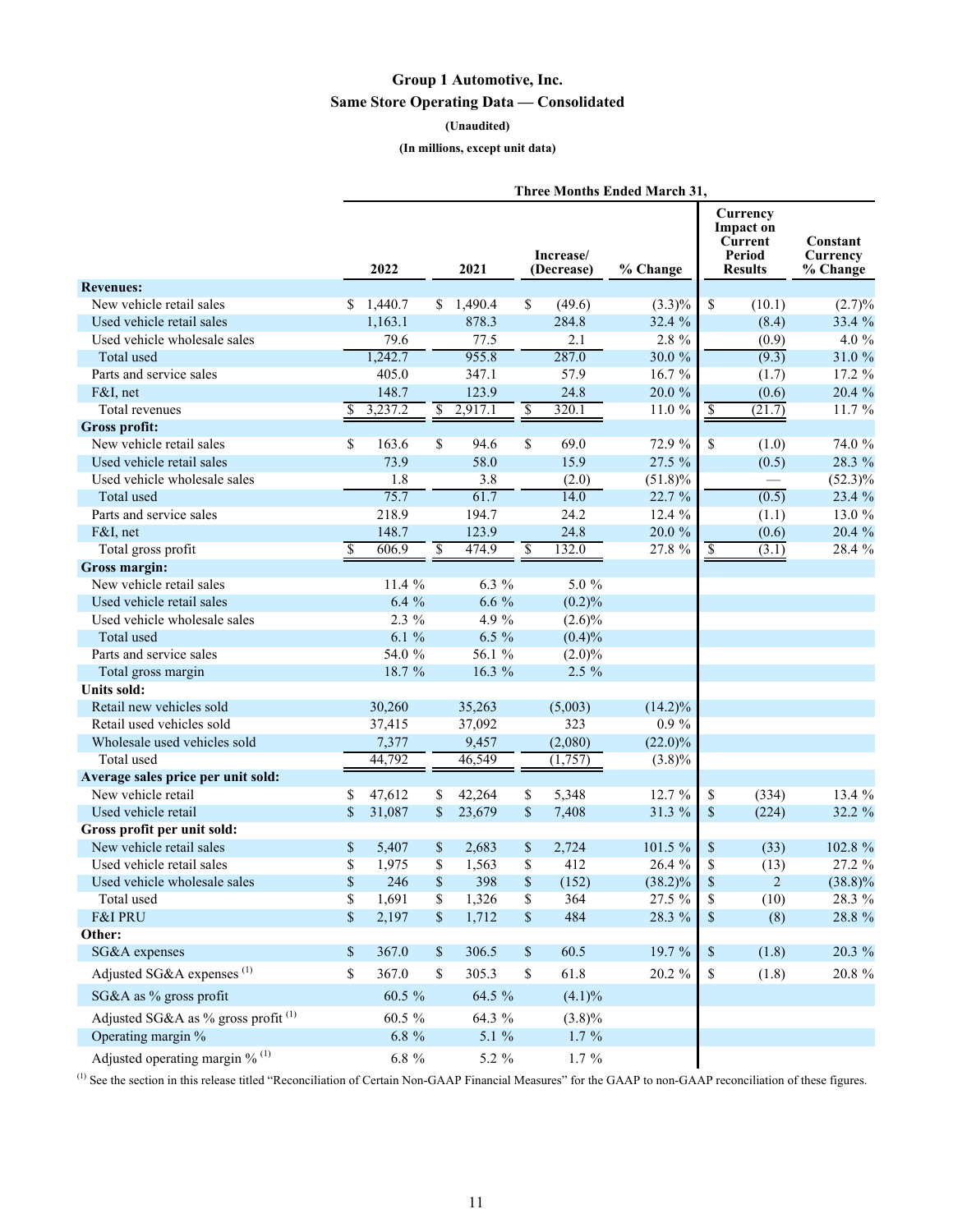## **Group 1 Automotive, Inc. Same Store Operating Data — U.S.**

#### **(Unaudited)**

**(In millions, except unit data)**

|                                                |                          |          |                          |          |                          | <b>Three Months Ended March 31,</b> |            |
|------------------------------------------------|--------------------------|----------|--------------------------|----------|--------------------------|-------------------------------------|------------|
|                                                |                          | 2022     |                          | 2021     |                          | Increase/<br>(Decrease)             | % Change   |
| <b>Revenues:</b>                               |                          |          |                          |          |                          |                                     |            |
| New vehicle retail sales                       | $\overline{\mathcal{S}}$ | 1,155.8  | \$                       | 1,227.6  | \$                       | (71.8)                              | (5.8)%     |
| Used vehicle retail sales                      |                          | 878.0    |                          | 687.7    |                          | 190.4                               | 27.7 %     |
| Used vehicle wholesale sales                   |                          | 46.3     |                          | 49.7     |                          | (3.4)                               | (6.9)%     |
| Total used                                     |                          | 924.4    |                          | 737.4    |                          | 187.0                               | 25.4 %     |
| Parts and service sales                        |                          | 347.8    |                          | 293.3    |                          | 54.5                                | 18.6 %     |
| $F&I$ , net                                    |                          | 131.9    |                          | 113.4    |                          | 18.5                                | 16.3 %     |
| Total revenues                                 | \$                       | 2,559.8  | $\overline{\mathcal{S}}$ | 2,371.6  | $\overline{\mathcal{S}}$ | 188.2                               | 7.9 %      |
| <b>Gross profit:</b>                           |                          |          |                          |          |                          |                                     |            |
| New vehicle retail sales                       | $\overline{\mathcal{S}}$ | 138.3    | \$                       | 79.9     | \$                       | 58.5                                | 73.2 %     |
| Used vehicle retail sales                      |                          | 57.0     |                          | 49.8     |                          | 7.2                                 | 14.4 %     |
| Used vehicle wholesale sales                   |                          | 2.2      |                          | 3.9      |                          | (1.7)                               | $(42.9)\%$ |
| Total used                                     |                          | 59.3     |                          | 53.7     |                          | $\overline{5.5}$                    | $10.3\%$   |
| Parts and service sales                        |                          | 184.4    |                          | 163.2    |                          | 21.2                                | 13.0 %     |
| $F&I$ , net                                    |                          | 131.9    |                          | 113.4    |                          | 18.5                                | 16.3 %     |
| Total gross profit                             | \$                       | 513.9    | $\overline{\mathcal{S}}$ | 410.2    | $\overline{\mathbb{S}}$  | 103.7                               | 25.3 %     |
| Gross margin:                                  |                          |          |                          |          |                          |                                     |            |
| New vehicle retail sales                       |                          | 12.0 %   |                          | $6.5\%$  |                          | $5.5\%$                             |            |
| Used vehicle retail sales                      |                          | $6.5 \%$ |                          | $7.2 \%$ |                          | $(0.8)\%$                           |            |
| Used vehicle wholesale sales                   |                          | 4.8 %    |                          | 7.8 %    |                          | $(3.0)\%$                           |            |
| Total used                                     |                          | 6.4%     |                          | $7.3\%$  |                          | (0.9)%                              |            |
| Parts and service sales                        |                          | 53.0 %   |                          | 55.7 %   |                          | $(2.6)\%$                           |            |
| Total gross margin                             |                          | 20.1 %   |                          | 17.3 %   |                          | 2.8 %                               |            |
| Units sold:                                    |                          |          |                          |          |                          |                                     |            |
| Retail new vehicles sold                       |                          | 23,769   |                          | 28,739   |                          | (4,970)                             | $(17.3)\%$ |
| Retail used vehicles sold                      |                          | 28,901   |                          | 30,037   |                          | (1, 136)                            | $(3.8)\%$  |
| Wholesale used vehicles sold                   |                          | 4,639    |                          | 6,344    |                          | (1,705)                             | $(26.9)\%$ |
| Total used                                     |                          | 33,540   |                          | 36,381   |                          | (2, 841)                            | $(7.8)\%$  |
| Average sales price per unit sold:             |                          |          |                          |          |                          |                                     |            |
| New vehicle retail                             | \$                       | 48,625   | \$                       | 42,714   | \$                       | 5,912                               | 13.8 %     |
| Used vehicle retail                            | $\sqrt{\frac{2}{5}}$     | 30,381   | \$                       | 22,894   | $\sqrt{\frac{2}{5}}$     | 7,488                               | 32.7 %     |
| Gross profit per unit sold:                    |                          |          |                          |          |                          |                                     |            |
| New vehicle retail sales                       | $\$$                     | 5,819    | \$                       | 2,779    | \$                       | 3,041                               | 109.4 %    |
| Used vehicle retail sales                      | \$                       | 1,974    | \$                       | 1,660    | \$                       | 314                                 | 18.9 %     |
| Used vehicle wholesale sales                   | $\sqrt{\frac{2}{5}}$     | 477      | \$                       | 611      | $\sqrt{\frac{2}{5}}$     | (134)                               | (21.9)%    |
| Total used                                     | $\overline{\mathbb{S}}$  | 1,767    | \$                       | 1,477    | $\overline{\$}$          | 290                                 | 19.7 %     |
| <b>F&amp;I PRU</b>                             | $\sqrt{\frac{2}{5}}$     | 2,504    | \$                       | 1,929    | $\mathbf{\hat{S}}$       | 575                                 | 29.8 %     |
| Other:                                         |                          |          |                          |          |                          |                                     |            |
| SG&A expenses                                  | $\mathbb S$              | 306.5    | \$                       | 258.7    | \$                       | 47.9                                | 18.5 %     |
| Adjusted SG&A expenses <sup>(1)</sup>          | \$                       | 306.5    | \$                       | 257.4    | \$                       | 49.1                                | 19.1 %     |
| SG&A as % gross profit                         |                          | 59.6 %   |                          | 63.1 %   |                          | $(3.4)\%$                           |            |
| Adjusted SG&A as % gross profit <sup>(1)</sup> |                          | 59.6 %   |                          | 62.8 %   |                          | $(3.1)\%$                           |            |

(1) See the section in this release titled "Reconciliation of Certain Non-GAAP Financial Measures" for the GAAP to non-GAAP reconciliation of these figures.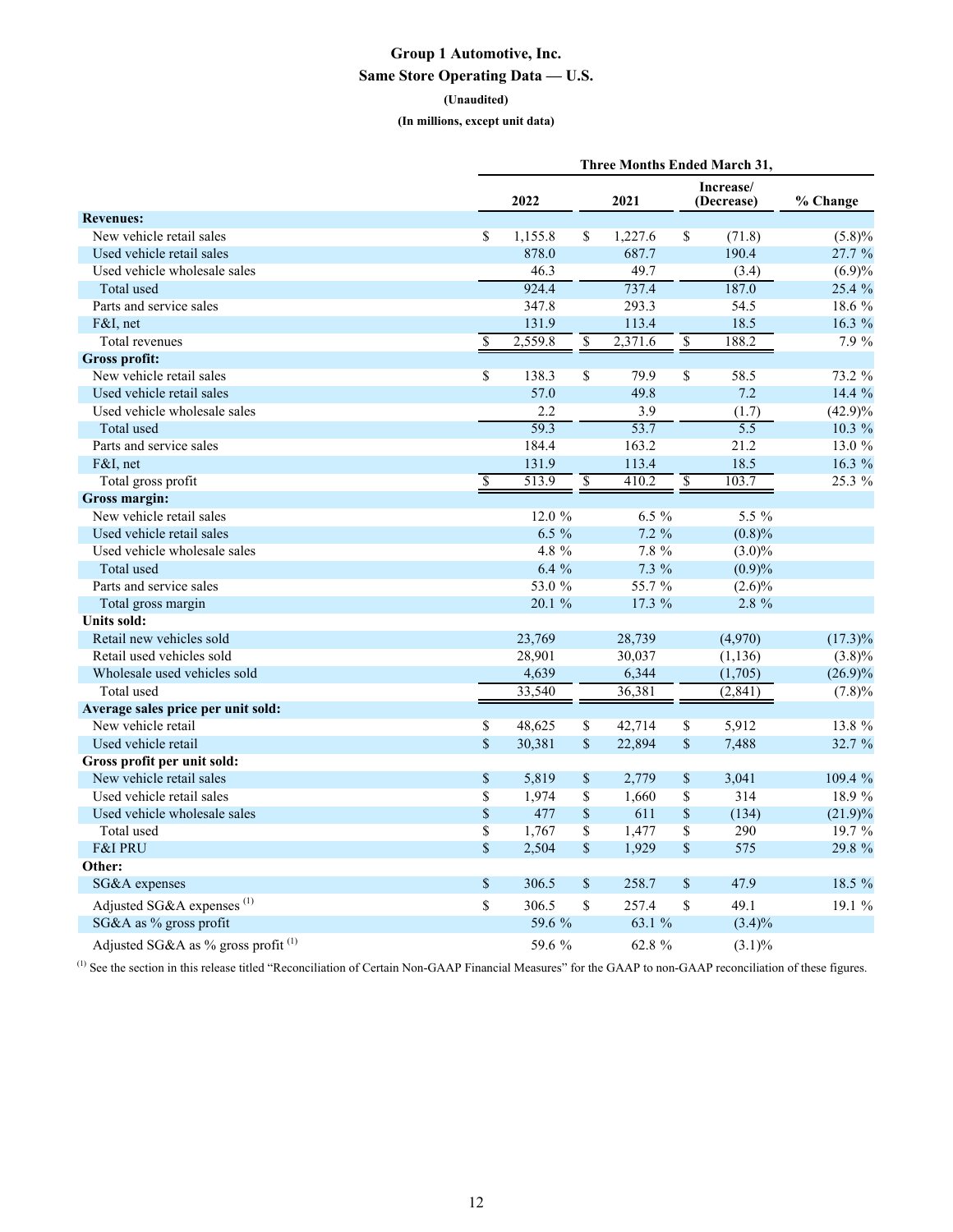## **Group 1 Automotive, Inc. Same Store Operating Data — U.K. (Unaudited) (In millions, except unit data)**

|                                    |                         |          |                         |        |                         |                         | <b>Three Months Ended March 31,</b> |                 |                                                                     |                                  |
|------------------------------------|-------------------------|----------|-------------------------|--------|-------------------------|-------------------------|-------------------------------------|-----------------|---------------------------------------------------------------------|----------------------------------|
|                                    |                         | 2022     |                         | 2021   |                         | Increase/<br>(Decrease) | % Change                            |                 | Currency<br><b>Impact on</b><br>Current<br>Period<br><b>Results</b> | Constant<br>Currency<br>% Change |
| <b>Revenues:</b>                   |                         |          |                         |        |                         |                         |                                     |                 |                                                                     |                                  |
| New vehicle retail sales           | S.                      | 285.0    | \$                      | 262.8  | \$                      | 22.2                    | 8.4%                                | \$              | (10.1)                                                              | $12.3\%$                         |
| Used vehicle retail sales          |                         | 285.1    |                         | 190.6  |                         | 94.4                    | 49.5 %                              |                 | (8.4)                                                               | 53.9 %                           |
| Used vehicle wholesale sales       |                         | 33.3     |                         | 27.7   |                         | 5.6                     | 20.1%                               |                 | (0.9)                                                               | 23.4 %                           |
| Total used                         |                         | 318.4    |                         | 218.4  |                         | 100.0                   | 45.8 %                              |                 | (9.3)                                                               | 50.1 %                           |
| Parts and service sales            |                         | 57.3     |                         | 53.9   |                         | 3.4                     | $6.3\%$                             |                 | (1.7)                                                               | $9.4\%$                          |
| F&I. net                           |                         | 16.8     |                         | 10.5   |                         | 6.2                     | 59.4 %                              |                 | (0.6)                                                               | 64.8 %                           |
| Total revenues                     | \$                      | 677.3    | \$                      | 545.5  | $\overline{\mathbb{S}}$ | 131.8                   | $24.2\%$                            | \$              | (21.7)                                                              | 28.1 %                           |
| <b>Gross profit:</b>               |                         |          |                         |        |                         |                         |                                     |                 |                                                                     |                                  |
| New vehicle retail sales           | S.                      | 25.3     | \$                      | 14.8   | \$                      | 10.5                    | 71.4%                               | \$              | (1.0)                                                               | 78.1 %                           |
| Used vehicle retail sales          |                         | 16.9     |                         | 8.1    |                         | 8.7                     | 107.5 %                             |                 | (0.5)                                                               | 113.4 %                          |
| Used vehicle wholesale sales       |                         | (0.4)    |                         | (0.1)  |                         | (0.3)                   | <b>NM</b>                           |                 |                                                                     | NM                               |
| Total used                         |                         | 16.5     |                         | 8.0    |                         | 8.4                     | 105.4 %                             |                 | (0.5)                                                               | 111.2 %                          |
| Parts and service sales            |                         | 34.4     |                         | 31.4   |                         | 3.0                     | $9.5\%$                             |                 | (1.1)                                                               | 12.9 %                           |
| $F&I$ , net                        |                         | 16.8     |                         | 10.5   |                         | 6.2                     | 59.4 %                              |                 | (0.6)                                                               | 64.8 %                           |
| Total gross profit                 | <sup>\$</sup>           | 93.0     | \$                      | 64.7   | \$                      | 28.2                    | 43.6 %                              | \$              | (3.1)                                                               | 48.4 %                           |
| Gross margin:                      |                         |          |                         |        |                         |                         |                                     |                 |                                                                     |                                  |
| New vehicle retail sales           |                         | 8.9%     |                         | 5.6 %  |                         | $3.3\%$                 |                                     |                 |                                                                     |                                  |
| Used vehicle retail sales          |                         | 5.9 %    |                         | 4.3 %  |                         | $1.7\%$                 |                                     |                 |                                                                     |                                  |
| Used vehicle wholesale sales       |                         | (1.2)%   |                         | (0.4)% |                         | (0.8)%                  |                                     |                 |                                                                     |                                  |
| Total used                         |                         | $5.2 \%$ |                         | 3.7%   |                         | $1.5\%$                 |                                     |                 |                                                                     |                                  |
| Parts and service sales            |                         | 60.1 %   |                         | 58.4 % |                         | $1.8\%$                 |                                     |                 |                                                                     |                                  |
| Total gross margin                 |                         | 13.7 %   |                         | 11.9 % |                         | $1.9\%$                 |                                     |                 |                                                                     |                                  |
| Units sold:                        |                         |          |                         |        |                         |                         |                                     |                 |                                                                     |                                  |
| Retail new vehicles sold           |                         | 6,491    |                         | 6,524  |                         | (33)                    | $(0.5)\%$                           |                 |                                                                     |                                  |
| Retail used vehicles sold          |                         | 8,514    |                         | 7,055  |                         | 1,459                   | 20.7 %                              |                 |                                                                     |                                  |
| Wholesale used vehicles sold       |                         | 2,738    |                         | 3,113  |                         | (375)                   | $(12.0)\%$                          |                 |                                                                     |                                  |
| Total used                         |                         | 11,252   |                         | 10,168 |                         | 1,084                   | 10.7 %                              |                 |                                                                     |                                  |
| Average sales price per unit sold: |                         |          |                         |        |                         |                         |                                     |                 |                                                                     |                                  |
| New vehicle retail                 | \$                      | 43,903   | \$                      | 40,282 | \$                      | 3,621                   | $9.0\%$                             | \$              | (1, 557)                                                            | 12.9%                            |
| Used vehicle retail                | $\mathbf{\hat{s}}$      | 33,483   | $\sqrt{\frac{2}{5}}$    | 27,023 | $\sqrt{\frac{2}{5}}$    | 6,460                   | 23.9 %                              | \$              | (986)                                                               | 27.6 %                           |
| Gross profit per unit sold:        |                         |          |                         |        |                         |                         |                                     |                 |                                                                     |                                  |
| New vehicle retail sales           | $\mathbb{S}$            | 3,898    | \$                      | 2,262  | \$                      | 1,635                   | 72.3 %                              | \$              | (153)                                                               | 79.0 %                           |
| Used vehicle retail sales          | $\overline{\mathbb{S}}$ | 1,981    | $\overline{\mathbb{S}}$ | 1,152  | $\overline{\mathbb{S}}$ | 829                     | 71.9 %                              | $\overline{\$}$ | (57)                                                                | 76.8 %                           |
| Used vehicle wholesale sales       | \$                      | (146)    | $\mathbb S$             | (36)   | $\mathbb S$             | (110)                   | <b>NM</b>                           | \$              | 6                                                                   | <b>NM</b>                        |
| Total used                         | \$                      | 1,463    | \$                      | 788    | \$                      | 675                     | 85.6 %                              | \$              | (41)                                                                | 90.8 %                           |
| <b>F&amp;I PRU</b>                 | $\mathbf S$             | 1,117    | $\mathbf S$             | 774    | $\mathbf S$             | 343                     | 44.3 %                              | \$              | (38)                                                                | 49.1 %                           |
| Other:                             |                         |          |                         |        |                         |                         |                                     |                 |                                                                     |                                  |
| SG&A expenses                      | $\mathbf{s}$            | 60.5     | $\mathbf{s}$            | 47.9   | $\mathbf S$             | 12.7                    | 26.4%                               | \$              | (1.8)                                                               | 30.1 %                           |
| SG&A as % gross profit             |                         | 65.1%    |                         | 73.9 % |                         | (8.8)%                  |                                     |                 |                                                                     |                                  |

NM — Not Meaningful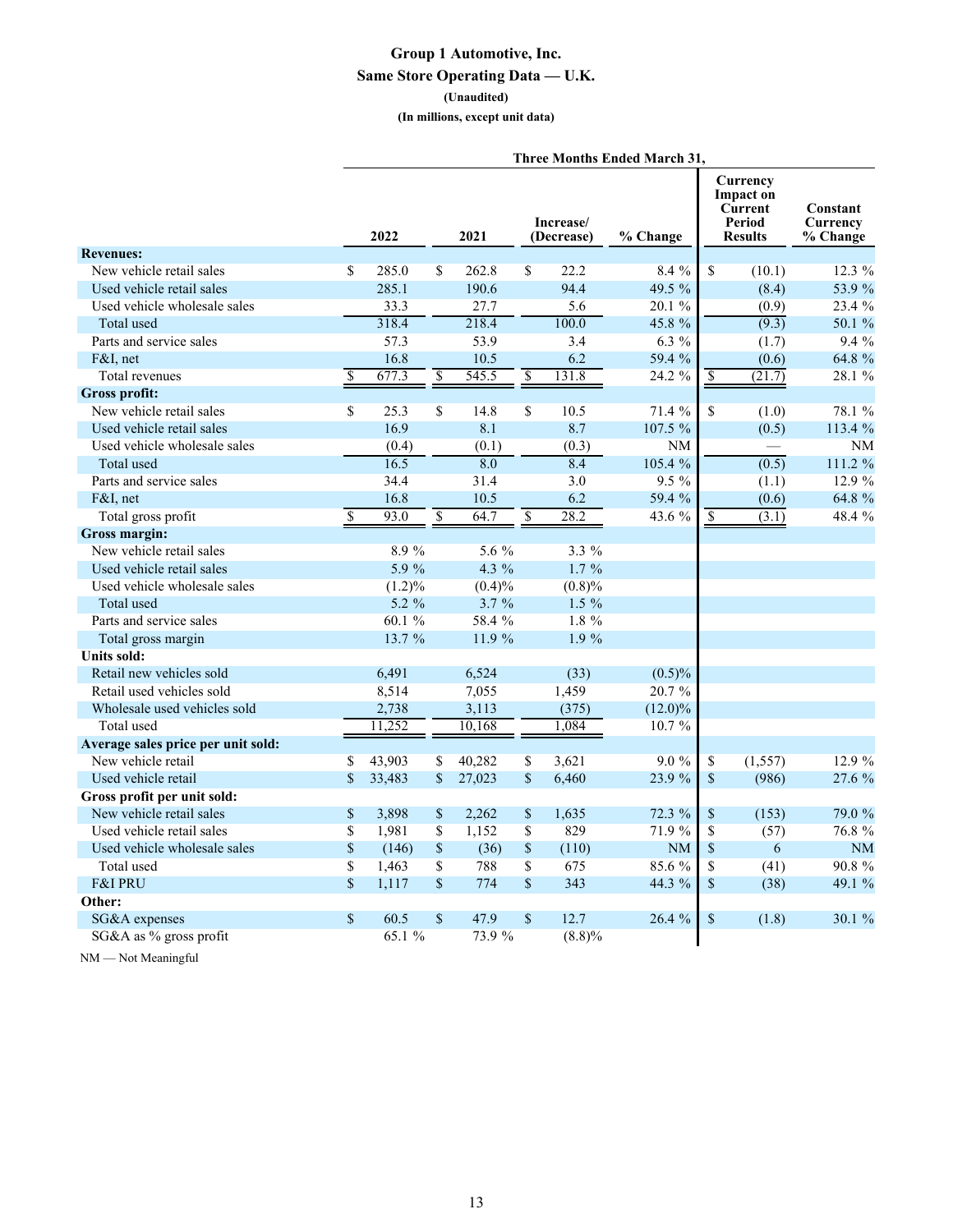## **Group 1 Automotive, Inc. Reconciliation of Certain Non-GAAP Financial Measures — Consolidated**

#### **(Unaudited)**

#### **(In millions, except per share data)**

|                                                                                    | Three Months Ended March 31, 2022 |                  |                                               |             |  |                             |  |  |  |
|------------------------------------------------------------------------------------|-----------------------------------|------------------|-----------------------------------------------|-------------|--|-----------------------------|--|--|--|
|                                                                                    |                                   | <b>U.S. GAAP</b> | Dealership and<br>real estate<br>transactions |             |  | <b>Non-GAAP</b><br>adjusted |  |  |  |
| SG&A expenses                                                                      | $\mathbf S$                       | 418.5            | $\mathbf{s}$                                  | $21.4$ \$   |  | 439.8                       |  |  |  |
| Income (loss) from operations                                                      | \$                                | 285.0            | \$                                            | $(21.4)$ \$ |  | 263.7                       |  |  |  |
|                                                                                    |                                   |                  |                                               |             |  |                             |  |  |  |
| Income (loss) before income taxes                                                  | \$                                | 262.3            | \$                                            | $(21.4)$ \$ |  | 240.9                       |  |  |  |
| Less: Provision (benefit) for income taxes                                         |                                   | 61.2             |                                               | (4.9)       |  | 56.3                        |  |  |  |
| Net income (loss) from continuing operations                                       |                                   | 201.1            |                                               | (16.5)      |  | 184.6                       |  |  |  |
| Less: Earnings (loss) allocated to participating securities                        |                                   | 5.8              |                                               | (0.5)       |  | 5.3                         |  |  |  |
| Net income (loss) from continuing operations available to diluted<br>common shares |                                   | 195.3            |                                               | $(16.0)$ \$ |  | 179.3                       |  |  |  |
|                                                                                    |                                   |                  |                                               |             |  |                             |  |  |  |
| Diluted earnings (loss) per common share from continuing operations                | \$                                | 11.78            | \$                                            | $(0.97)$ \$ |  | 10.81                       |  |  |  |
|                                                                                    |                                   |                  |                                               |             |  |                             |  |  |  |
| Effective tax rate                                                                 |                                   | 23.3 %           |                                               |             |  | 23.4 %                      |  |  |  |
|                                                                                    |                                   |                  |                                               |             |  |                             |  |  |  |
| SG&A as % gross profit $(1)$                                                       |                                   | 57.7 %           |                                               |             |  | 60.7 %                      |  |  |  |
| Operating margin $(2)$                                                             |                                   | $7.4\%$          |                                               |             |  | 6.9%                        |  |  |  |
| Pretax margin <sup>(3)</sup>                                                       |                                   | 6.8 $%$          |                                               |             |  | $6.3 \%$                    |  |  |  |

|                                                                            | <b>U.S. GAAP</b>   |    | Non-GAAP<br>adjustments  | Non-GAAP<br>adjusted |
|----------------------------------------------------------------------------|--------------------|----|--------------------------|----------------------|
| Net income from discontinued operations                                    | \$<br>1.8          |    |                          | 1.8                  |
| Less: earnings allocated to participating securities                       | 0.1                |    |                          | 0.1                  |
| Net income from discontinued operations available to diluted common shares | 1.8                |    |                          | 1.8                  |
|                                                                            |                    |    |                          |                      |
| Net income (loss)                                                          | \$<br>202.9        | -S | $(16.5)$ \$              | 186.4                |
| Less: earnings (loss) allocated to participating securities                | 5.9                |    | (0.5)                    | 5.4                  |
| Net income (loss) available to diluted common shares                       | 197.1              |    | $(16.0)$ \$              | 181.0                |
|                                                                            |                    |    |                          |                      |
| Diluted earnings per common share from discontinued operations             | \$<br>$0.11 \,$ \$ |    | $\overline{\phantom{0}}$ | 0.11                 |
| Diluted earnings (loss) per common share from continuing operations        | 11.78              |    | (0.97)                   | 10.81                |
| Diluted earnings (loss) per common share                                   | 11.88              |    | (0.97)                   | 10.92                |

<sup>(1)</sup> Adjusted SG&A as % of gross profit excludes the impact of SG&A reconciling items above.

<sup>(2)</sup> Adjusted operating margin excludes the impact of SG&A reconciling items above.

 $^{(3)}$  Adjusted pretax margin excludes the impact of SG&A reconciling items above.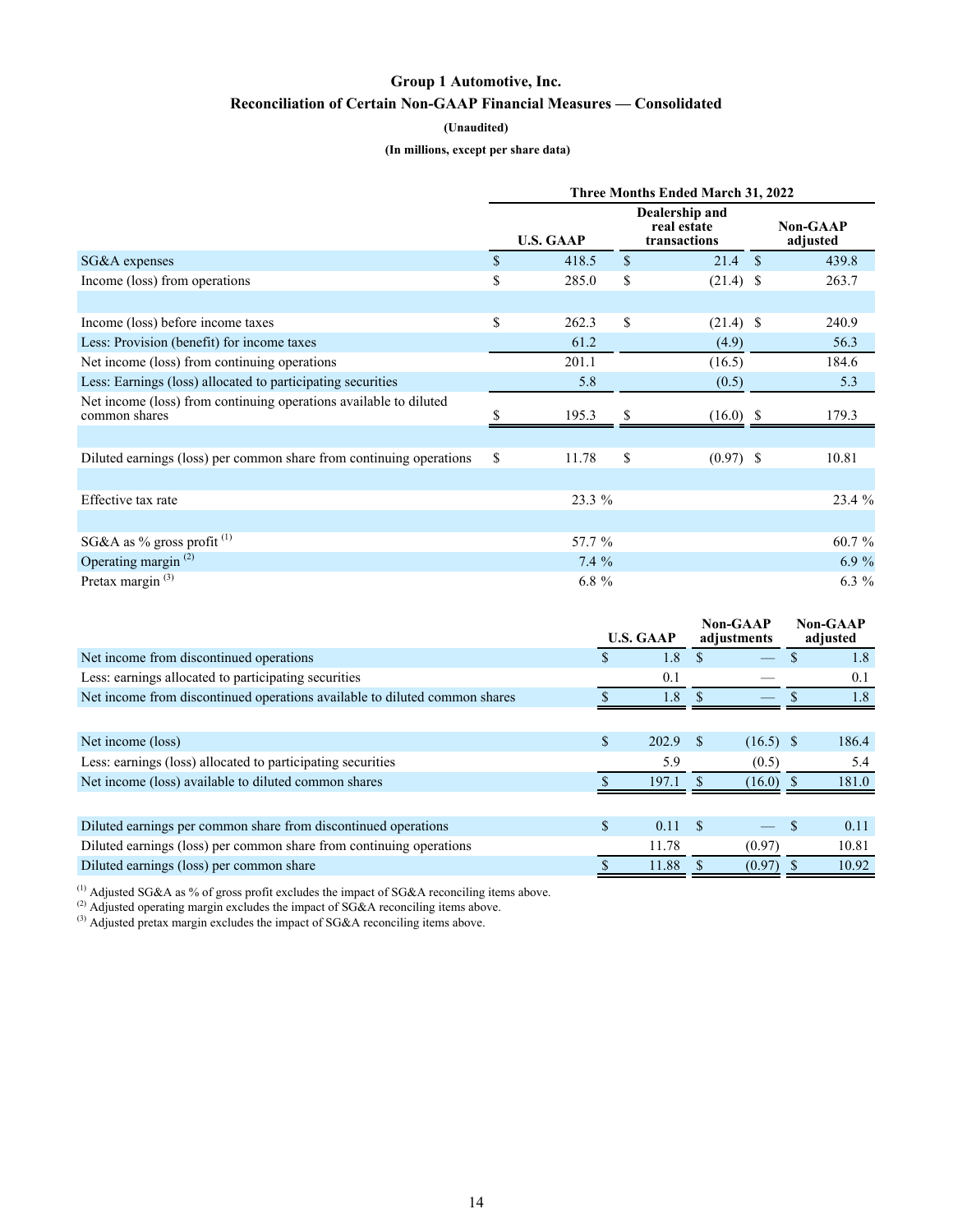## **Group 1 Automotive, Inc. Reconciliation of Certain Non-GAAP Financial Measures — Consolidated**

#### **(Unaudited)**

 **(In millions, except per share data)**

|                                                                                    | Three Months Ended March 31, 2021 |                  |             |                        |               |                                                  |               |                      |              |                             |
|------------------------------------------------------------------------------------|-----------------------------------|------------------|-------------|------------------------|---------------|--------------------------------------------------|---------------|----------------------|--------------|-----------------------------|
|                                                                                    |                                   | <b>U.S. GAAP</b> |             | Catastrophic<br>events |               | Dealership<br>and real<br>estate<br>transactions |               | <b>Legal matters</b> |              | <b>Non-GAAP</b><br>adjusted |
| SG&A expenses                                                                      | $\mathbf S$                       | 311.4            | $\mathbf S$ | $(2.2)$ \$             |               | 0.3                                              | $\mathcal{S}$ | 1.0                  | $\mathbb{S}$ | 310.4                       |
| Income (loss) from operations                                                      | \$                                | 150.7            | \$          | 2.2                    | $\mathcal{S}$ | $(0.3)$ \$                                       |               | $(1.0)$ \$           |              | 151.6                       |
|                                                                                    |                                   |                  |             |                        |               |                                                  |               |                      |              |                             |
| Income (loss) before income taxes                                                  | \$                                | 130.0            | \$          | 2.2                    | \$            | $(0.3)$ \$                                       |               | $(1.0)$ \$           |              | 130.9                       |
| Less: Provision (benefit) for income taxes                                         |                                   | 29.1             |             | 0.5                    |               | (0.1)                                            |               | (0.2)                |              | 29.3                        |
| Net income (loss) from continuing operations                                       |                                   | 100.9            |             | 1.7                    |               | (0.2)                                            |               | (0.8)                |              | 101.7                       |
| Less: Earnings allocated to participating securities                               |                                   | 3.4              |             | 0.1                    |               |                                                  |               |                      |              | 3.5                         |
| Net income (loss) from continuing operations<br>available to diluted common shares | \$                                | 97.5             | \$          | 1.7                    |               | $(0.2)$ \$                                       |               | $(0.7)$ \$           |              | 98.2                        |
|                                                                                    |                                   |                  |             |                        |               |                                                  |               |                      |              |                             |
| Diluted earnings (loss) per common share from<br>continuing operations             | \$                                | 5.47             | \$          | 0.09                   | <sup>\$</sup> | $(0.01)$ \$                                      |               | $(0.04)$ \$          |              | 5.51                        |
|                                                                                    |                                   |                  |             |                        |               |                                                  |               |                      |              |                             |
| Effective tax rate                                                                 |                                   | 22.4 %           |             |                        |               |                                                  |               |                      |              | 22.4 %                      |
|                                                                                    |                                   |                  |             |                        |               |                                                  |               |                      |              |                             |
| SG&A as % gross profit <sup>(1)</sup>                                              |                                   | 64.7 %           |             |                        |               |                                                  |               |                      |              | 64.5 %                      |
| Operating margin <sup>(2)</sup>                                                    |                                   | 5.1 $%$          |             |                        |               |                                                  |               |                      |              | 5.1 %                       |
| Pretax margin $^{(3)}$                                                             |                                   | 4.4 $%$          |             |                        |               |                                                  |               |                      |              | 4.4 %                       |
|                                                                                    |                                   |                  |             |                        |               |                                                  |               |                      |              |                             |
| Same Store SG&A expenses                                                           | \$                                | 306.5            | \$          | $(2.2)$ \$             |               |                                                  | $\mathcal{S}$ | 1.0                  | $\mathbb{S}$ | 305.3                       |
| Same Store SG&A as % gross profit <sup>(1)</sup>                                   |                                   | 64.5 %           |             |                        |               |                                                  |               |                      |              | 64.3 %                      |
|                                                                                    |                                   |                  |             |                        |               |                                                  |               |                      |              |                             |
| Same Store income (loss) from operations                                           | \$                                | 149.7            | $\mathbf S$ | 2.2                    | $\mathbf{s}$  |                                                  | <sup>\$</sup> | $(1.0)$ \$           |              | 150.9                       |
| Same Store operating margin <sup>(2)</sup>                                         |                                   | 5.1 %            |             |                        |               |                                                  |               |                      |              | 5.2 %                       |

|                                                                            |    | <b>U.S. GAAP</b> | <b>Non-GAAP</b><br>adjustments |    | <b>Non-GAAP</b><br>adjusted |
|----------------------------------------------------------------------------|----|------------------|--------------------------------|----|-----------------------------|
| Net income from discontinued operations                                    | S  | 1.0              |                                |    | 1.0                         |
| Less: earnings allocated to participating securities                       |    |                  |                                |    |                             |
| Net income from discontinued operations available to diluted common shares |    | 1.0              |                                |    | $1.0\,$                     |
|                                                                            |    |                  |                                |    |                             |
| Net income                                                                 | \$ | $101.9$ \$       | 0.7                            | -S | 102.7                       |
| Less: earnings allocated to participating securities                       |    | 3.5              |                                |    | 3.5                         |
| Net income available to diluted common shares                              |    | 98.5             | 0.7                            |    | 99.2                        |
|                                                                            |    |                  |                                |    |                             |
| Diluted earnings per common share from discontinued operations             | \$ | $0.06-5$         |                                |    | 0.06                        |
| Diluted earnings per common share from continuing operations               |    | 5.47             | 0.04                           |    | 5.51                        |
| Diluted earnings per common share                                          |    | 5.52             | 0.04                           |    | 5.57                        |

<sup>(1)</sup> Adjusted SG&A as % of gross profit excludes the impact of SG&A reconciling items above.

<sup>(2)</sup> Adjusted operating margin excludes the impact of SG&A reconciling items above.

 $^{(3)}$  Adjusted pretax margin excludes the impact of SG&A reconciling items above.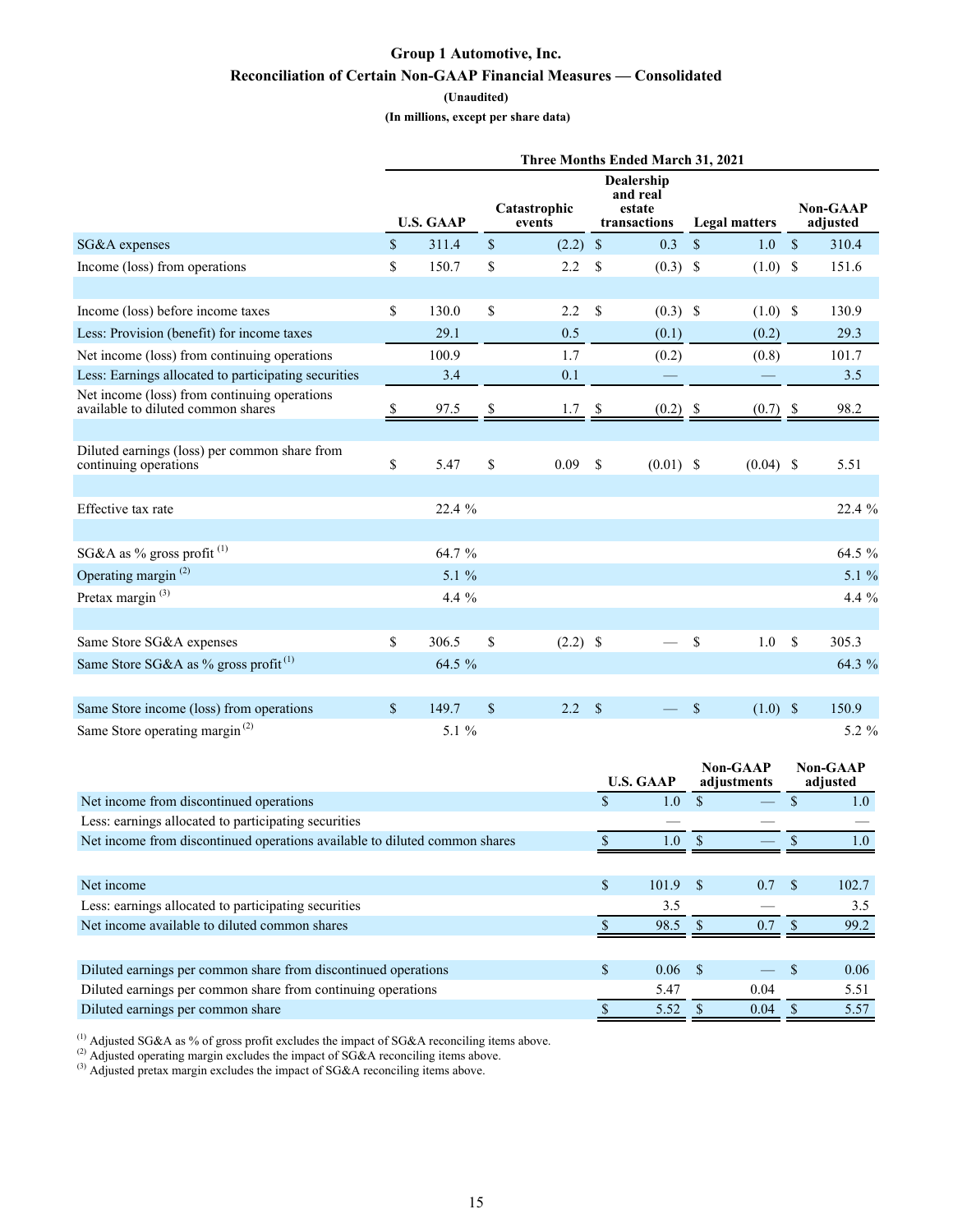## **Group 1 Automotive, Inc. Reconciliation of Certain Non-GAAP Financial Measures — U.S.**

# **(Unaudited)**

**(In millions)**

|                              | Three Months Ended March 31, 2022 |                                               |      |  |                             |  |  |
|------------------------------|-----------------------------------|-----------------------------------------------|------|--|-----------------------------|--|--|
|                              | <b>U.S. GAAP</b>                  | Dealership and<br>real estate<br>transactions |      |  | <b>Non-GAAP</b><br>adjusted |  |  |
| $SG&A$ expenses              | 353.6                             |                                               | 18.7 |  | 372.3                       |  |  |
| SG&A as % gross profit $(1)$ | 56.9 %                            |                                               |      |  | $60.0 \%$                   |  |  |

|                                         | <b>Three Months Ended March 31, 2021</b> |        |     |                        |  |                                               |      |                      |      |                             |
|-----------------------------------------|------------------------------------------|--------|-----|------------------------|--|-----------------------------------------------|------|----------------------|------|-----------------------------|
|                                         | <b>U.S. GAAP</b>                         |        |     | Catastrophic<br>events |  | Dealership and<br>real estate<br>transactions |      | <b>Legal matters</b> |      | <b>Non-GAAP</b><br>adjusted |
| SG&A expenses                           |                                          | 261.7  |     | $(2.2)$ \$             |  | 0.9                                           | - \$ | 1.0                  | - \$ | 261.4                       |
| SG&A as % gross profit <sup>(1)</sup>   |                                          | 63.0 % |     |                        |  |                                               |      |                      |      | 62.9 %                      |
|                                         |                                          |        |     |                        |  |                                               |      |                      |      |                             |
| Same Store SG&A expenses                |                                          | 258.7  | \$. | $(2.2)$ \$             |  | $-$ \$                                        |      | 1.0                  | - S  | 257.4                       |
| Same Store SG&A as % gross profit $(1)$ |                                          | 63.1 % |     |                        |  |                                               |      |                      |      | 62.8 %                      |

 $(1)$  Adjusted SG&A as % of gross profit excludes the impact of SG&A reconciling items above.